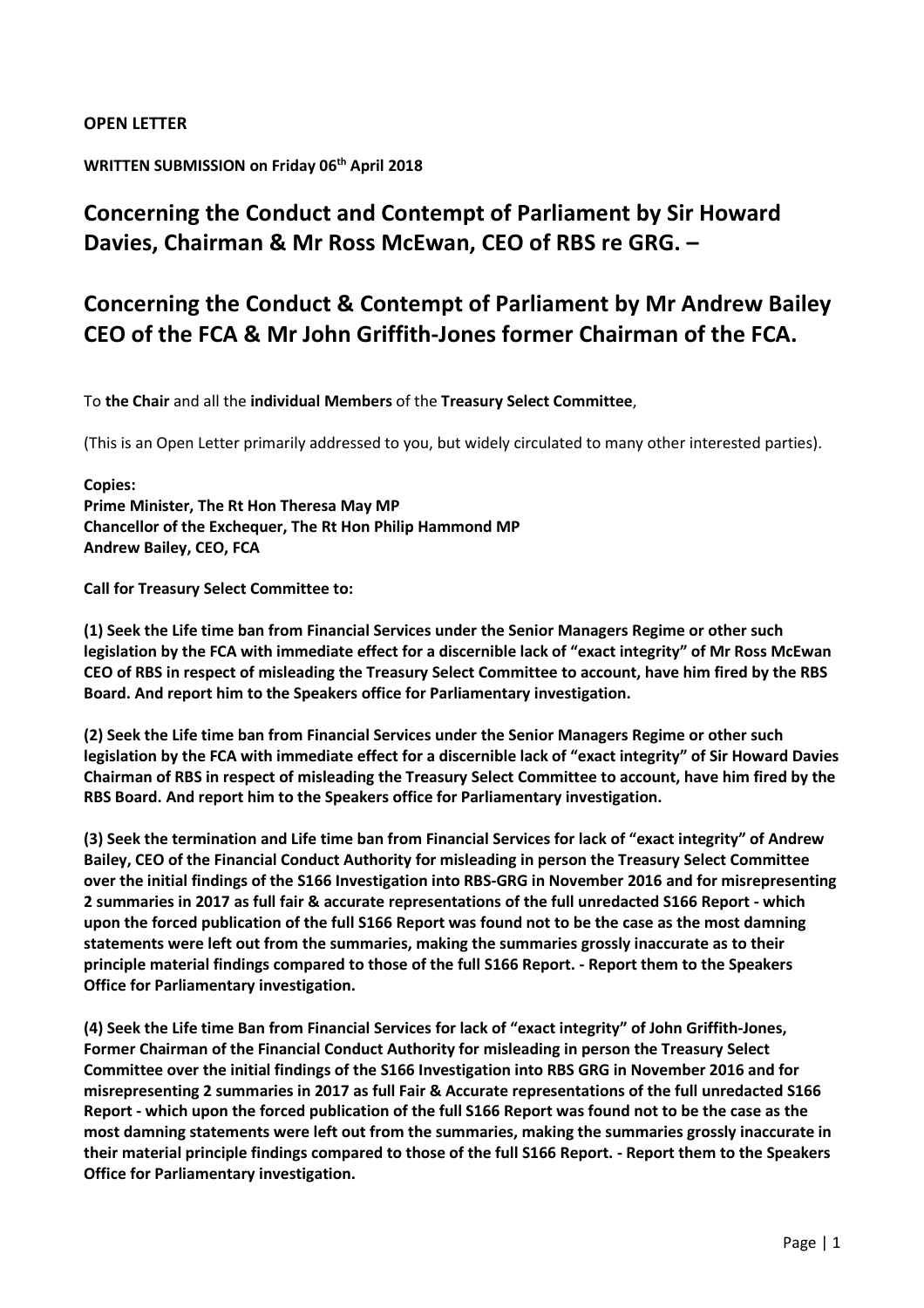(5) Hold The FCA & RBS to account for their serious inadequacies now identified in approach to the design, methodology, sampling, and consequential subjugation of the results and presentation and possible distortion of the S166 Report of the investigation into RBS GRG

Declaration of Interest: We the undersigned are affected by RBS – GRG.

Original Author: Mark Banister, RBS Customer & GRG Accuser markbanister63@gmail.com

Reviewer & Contributor – R Neil W Mitchell, Customer & RBS Campaigner

Please Note that both of us are prepared to appear before the Treasury Select Committee to give ORAL Evidence if called upon.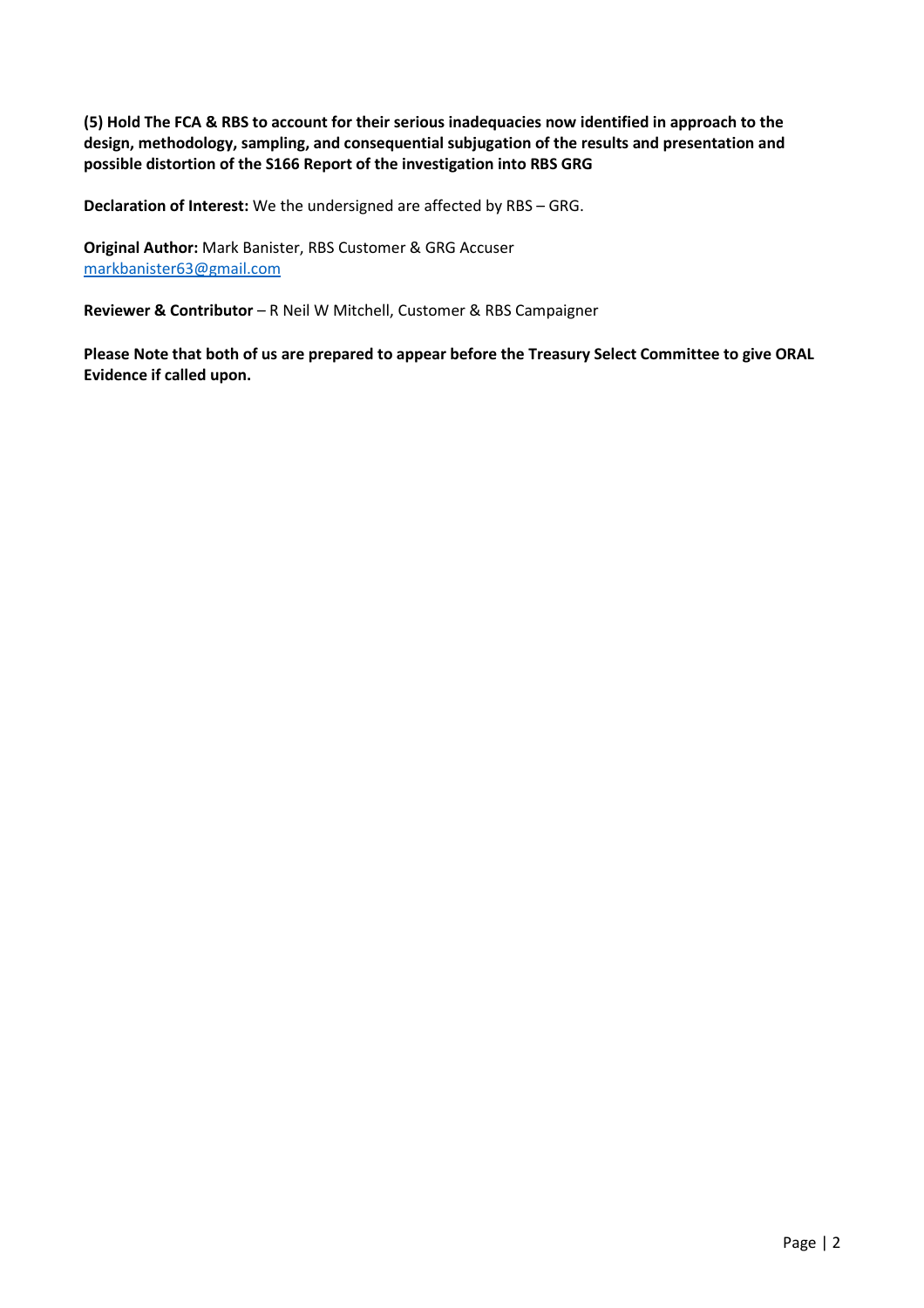Dear Chair and individual fellow Members of the Treasury Select Committee,

Thank you very much for inviting, or was it commanding me to exchange a few words with you, and the remnants of your Committee post last Thursdays hearing (28/3) of the Treasury Select Committee into Gender equality in the Workplace. - A very worthy subject too, and one I found most informative.

I apologise for being unprepared nor ready for your attack, however presumably that was your purposeful intention, seizing the chance to "ambush" me from the corridor outside the Committee room, where I was just about to speak to the Minister – John Glen MP - having politely let others with the same ambition go first, clearly nothing wrong with that then, contrary to your assertion!

Instead you hauled me back into the Committee room via the entreaties of your clerk so that you could deliver some immediate natural justice, vent your spleen, re-assert your authority via a spot of swift retaliation and retribution for my impertinence at possessing the temerity to write, and point out your Committees obligations related to matters of fact. Facts that still stand and won't go away, however much you wish they would – Sir Howard Davies and Mr Ross McEwan, Chairman and CEO respectively of RBS have lied and serially dissembled your Committee and that is prima facia Contempt of Parliament which you and your Committee must "call out", or as noted, be responsible for bringing Parliament into disrepute, and sanctioning lying as acceptable before Committees, not to mention the wider consequences and chaos such a ridiculous notion would lead to. –

Clearly by no direct reference, other than my own, my letter of the 20<sup>th</sup> March was the elephant not otherwise in the room, and yes, I am sure it has made your life harder, it was intended too, and selfevidently given your noticeable angst and anger its fulfilling its function exactly as envisioned. -- You also questioned my position to tell your Committee what to do... If you treasure democracy and the rule of law, as I presume you do, (do you?) then quite obviously you answered your own question. Which then begs the intellectual concern of one who obviously considers herself a cut above the rest of us, as to why you thought it necessary to ask a question where the answer is so obvious? From my memory (you can check the transcripts when they become available, but you will find I am generally very accurate, despite listening to more than an hour and a half of testimony and on this occasion making no notes) Mr Mann MP posed the question "Who watches, the watchers." Well the answer is clear, as it has always been, and is the very reason we practise substantively "Open" government. It is every citizens duty to defend democracy. So stop being indignant, and precious, when you and your Committee are so obviously found wanting. Rest assured "exact integrity" is still demanded of you and the Committee too, so get on with it rather than wasting all your energy, as currently, on trying to think of a million ways to wriggle round your obligations. Trust me there isn't a single one, other than "exact integrity," that won't otherwise result in the severest personal detrimental reputational impact, which is just as it should be, the law and Parliament doesn't appreciate being perverted. (And you as a former Lawyer must know that!)

Welcome to my world, where I thrive, but the best you could manage when under pressure, I might add, entirely of your own making, was to stand on your dignity and squawk, accusing me of wasting your Secretariats time and troubling your Committee! A discreditable display of self-indulgent petulance, and all the more ridiculous for being fundamentally untrue.

I suppose it was only to be expected that my punishment should be rapid and resolute, stern admonishment for pointing out the facts your Committee sought to previously ignore, and even now is trying to find some way of sidestepping. Not forgetting your failed attempt at personal humiliation of me too, which I guess is fine when jumping "innocent" members of the public.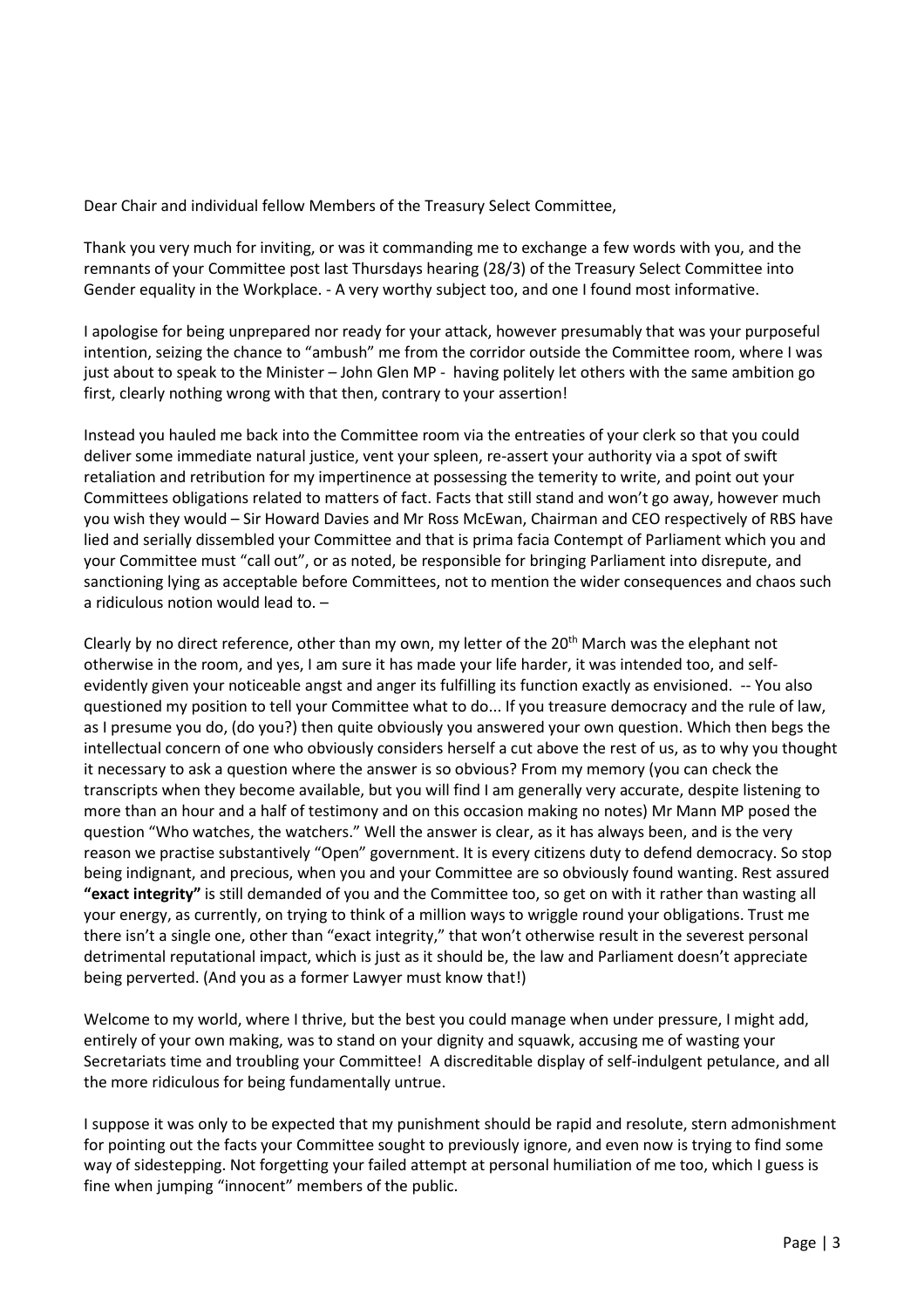As you must have noted I wasn't "phased" or fussed, but in truth I would have thought it obviously demeaning and unbecoming of your position, not to mention a rather palpable misuse and abuse of power related to the proper conduct of such an important august position, charged with safeguarding the functioning of Government, and securing democracy, to then act in such a way. Thankfully, for you, it was me you unreasonably did this to. I think you found I retained broad shoulders, not being readily intimidated, or overly impressed by pretentious naked unfettered ambition, or a good measure of indignant grand standing. If I wanted to repay your thoughtfulness, which I assure you I don't, there are better more subtle understated ways of permanently securing that..... than falsely and improperly haranguing a member of the public as you did, which as you will now discover has back fired spectacularly. I never anticipated such a free gift, but so impoverished as I am, a result of RBS – GRG, I possess no shame, so have put your gift to good use!

#### Leadership & Chairpersonship:

While we are on the subject of conduct, permit me to make some observations relating to leadership and particularly Chairpersonship. - A "bad" chair rules and dominates a Committee, while a "good" chair serves it, being always an equal, - one of eleven - save in the sole context of bring order, and in such circumstances utilising the lightest touch possible. In a public context, which is of particular relevance, an experienced chair only ever references the power of the Committee, NEVER that of the chair as an individual, nor ignores the position and contribution of the Committee itself. It's the position that commands, not you personally. Clearly you retain ambitions for high political office but stop using this important position as a personal promotion platform. Its rude to your fellow Committee Members, thoroughly un-English, and certainly unbecoming too. Unless you're perceived as a team player, no one will ever trust you, irrespective of whether you are a team player or not, and this ceaseless self-promotion rather denies that you are or might be.

So Mrs Morgan.... ENOUGH. -- Don't ever talk down to anyone again, or belittle them, or misuse your parliamentary position however irritating, irksome, or far beneath you, you arrogantly consider that person to be. I despise bullies, and I won't tolerate such behaviour from you, or anyone else, and by now you should realise that I am more than capable of pricking the pomposity and position of anyone without limit that I choose, and done with just a pen. Further I never threaten people as you did me, that's for cowards who have neither the means, nor the will, both of which you certainly lack.

By contrast I just act, no warning, just devastating effective action, because demonstrably I have both the means and the will. You started this, but I have firmly finished it, unless of course your foolish enough to fancy your chances again, in which case I will show your gender the greatest respect and equality possible, by being completely blind to it, and utterly merciless with you as a consequence. Unlike you I always have the greatest respect for my opponents, not least because invariably they have been better resourced and more powerful. Therefore, I wouldn't dream of talking down to you, your colleagues, or any member of your staff, and whilst I am one of the most determined people you could ever imagine interfacing with, quietly pushing people to places, and to do things, they didn't believe they were capable of, or necessarily wanted to. I also try my very best to always be scrupulously polite, considerate, and courteous. Something I have every confidence ALL members of the Secretariat, that I have spoken with, would confirm. While similarly I am entirely confident Mr Jack, and his staff would also attest to the same.

Indeed, it bemuses me that the only other time we have ever met was when I made the effort to travel to Westminster to thank all the Committee in person, (I wonder how many others have ever done that - None I suspect) when of course you warmly greeted my presence, expressing no similar complaint at my attendance, as you did last Thursday. Clearly your personality is only equipped to accept adoration and praise, not justified objective criticism and rebuke. How very sad and disappointing, I and others expected better, believing you to be a bigger person, still it's never too late to reform, improve, and grow.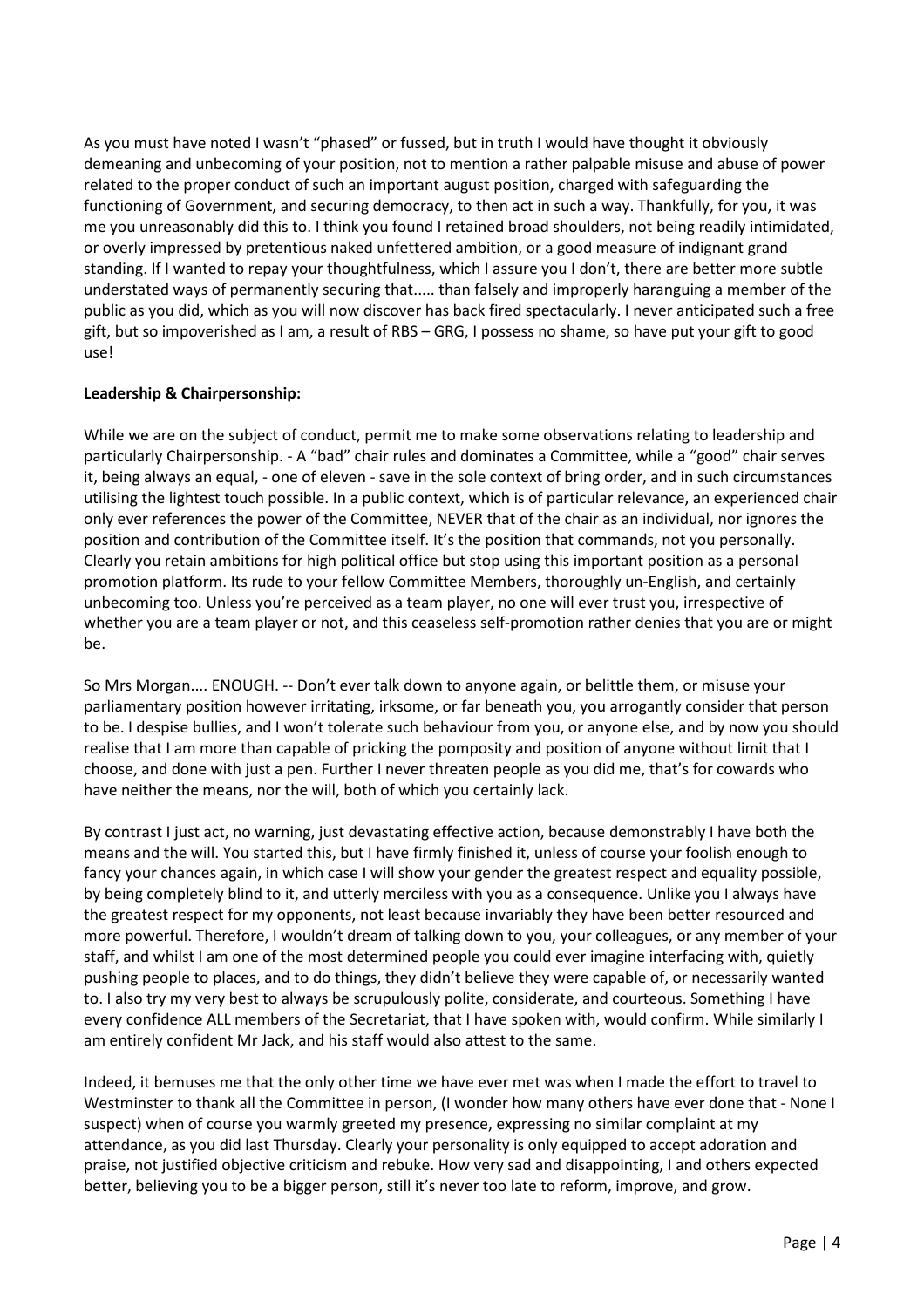Regardless it seems this particular village idiot can certainly intellectually talk down to you whenever he chooses, after all he's the blighter that with a single letter has positioned you like few, if any others before. However, he doesn't choose to talk down to you, and did not do so on Thursday last, because every decent human being in society whether powerful or meek has merit if you bother to listen to their perspective, rather than declare it inconvenient, disagreeable, and dismiss them. And that includes those I seek to speak for, my own voice, and even yours, so don't ever do that again, especially if you wish to be considered a serious "decent" human being. – Which is especially important given the position you hold as an MP. Treat people as equals, show them respect, you will get a lot further, a lot faster, (and most especially when they vex you).

#### Time to be serious:

Madam Chairman and fellow Committee members, there are serious matters to be dealt with, so put your egos, self-importance, and indignance away permanently, and let us commence with an obvious matter that must be addressed first.

#### Threatening to drop the RBS – GRG enquiry.

The suggestion by you, that my interventions were more likely to cause the Committee to drop the entire enquiry than pursue it, will leave your fellow Parliamentarians - incredulous. Never again demean yourself, or the Treasury Select Committee, or Parliament in such a reckless, and frankly idiotic manner. Making such an empty threat in a blatant attempt to intimidate me into silence, is incorrigible.

To describe such a contemptuous outrageous baseless threat as melodramatic would be to accord it more credibility than it deserves, and frankly you should resign for it, because in the context of people who have lost everything including their loved ones through suicide related to the injustice wrought upon them without merit, such a remark was / is a heinous piece of personal self-indulgence of the most wretched kind. - Not even a petulant adolescent having a tantrum, and a total loss of mental reason and control would stoop so low, and you a former Minister of Education, a senior cabinet position, the whole proposition beggars' belief. – May God, or whoever you pray to, or whatever you believe in, forgive you all, because I am most unlikely ever to do so in context. If I could think of a strong enough adjective I would use it, but even my lexicon of superlatives doesn't extend that far. Disgraceful, despicable and sinful, will have to suffice.

I hope you will all immediately issue and widely publicise a fulsome apology and relevant reassurance, not to me, as I noted before, I am irrelevant, but to all the victims who have suffered such immeasurable loss, because in that moment YOU ALL DEMEANED your positions and responsibilities. - To be clear, I don't currently seek any of your resignations, in fact I actively don't want them. What I do reasonably demand is that all of you fulfil your roles properly, and that most especially requires the immediate application of "Exact integrity" and the related necessary actions as set out so unequivocally in my letter dated 20th March 2018, irrespective of your perception of the difficult issues related, but if not, then regrettably it must be the heads of all those unequal to the task, or unable, or unwilling to show "exact integrity."

In the harsh, real world I exist in, its decision time; – "Put up, or shut up." The choice is EXCLUSIVELY yours, but it's one, or the other. Not because I say so, but because I imagine your fellow Parliamentarians will take an exceptionally dim view of these antics, and if not, they certainly should do, because none of this is conducive to, or acceptable to Public trust and confidence, which is the foundation of every Member of Parliament, and in turn, all of us citizens.

As an extension of this ludicrous threat to drop the enquiry, you also indicated that my interventions would do nothing to improve my chances at the proper time of being called to give witness, to which I think I made it clear that I had never held any such expectation, though of course were the opportunity to be afforded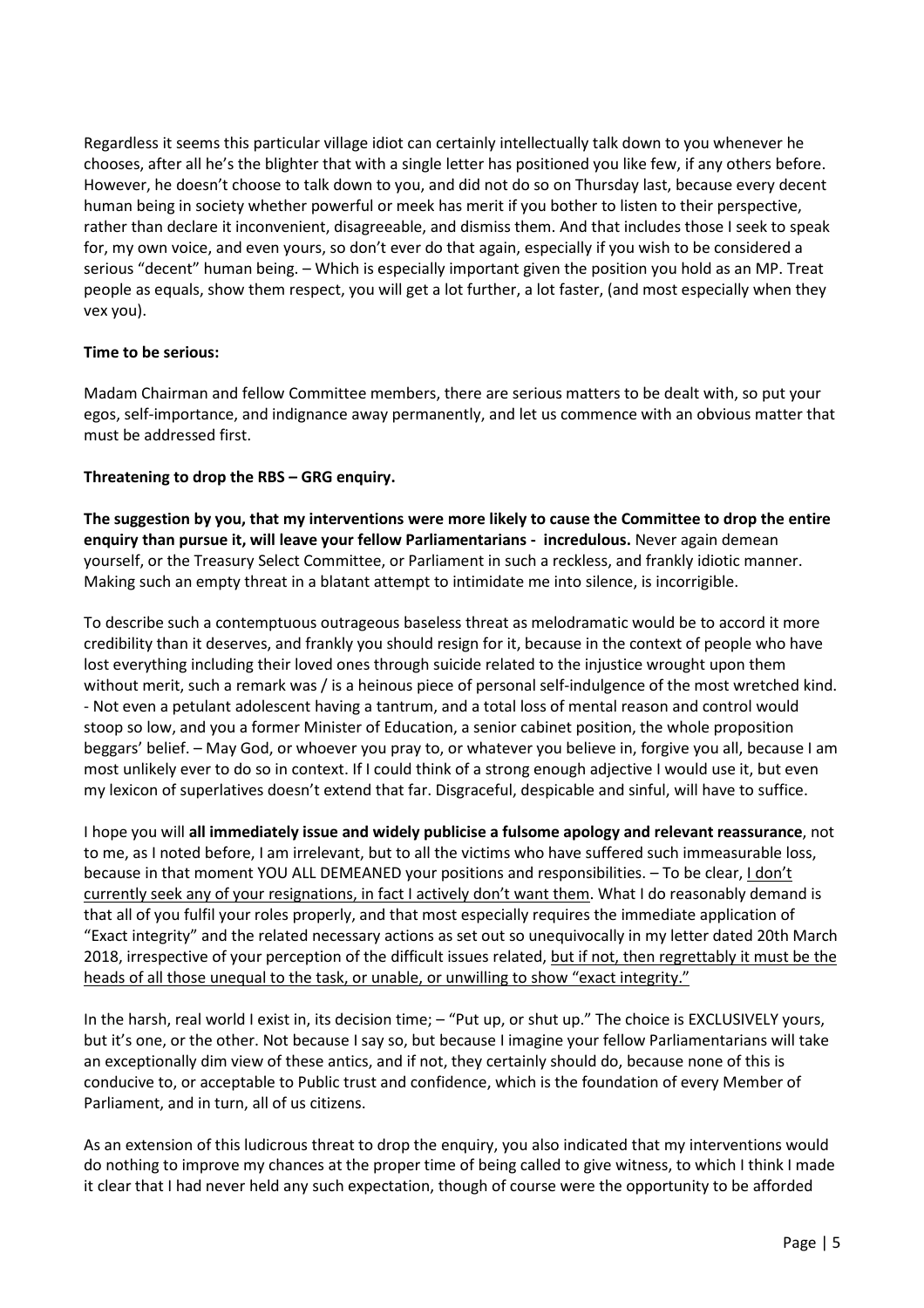me, I would have plenty of uncomfortable truths to tell. Indeed after your antics last Thursday I now consider there is an obligation towards me, and others by the Committee to engage with us properly, though I suggest a change in format also forms part of that obligation.

All of you would have to answer our questions in open session truthfully and factually, as we yours. We have already established you all possess considerable reserves of self-confidence, so let us put your abilities to the test, just as you would ours.... I should also add that there are others, far more qualified than I, who should also be called urgently before the Committee under its normal protocols, one of which I will address later, Anthony Stansfeld – The Thames Valley Police Commissioner, again a matter we both spoke to in our exchange.

#### You asked what my locus was, well let me explain beyond the personal family interest I mentioned.

-- Following the RBS – GRG debate in the Chamber on 18th January 2018 the SME Alliance held a meeting facilitated by the APPG for Fair Business Banking where about 150 – 200 gathered in the main committee room and listened to many MP's speak. A very charming self-effacing lady stood up explaining how she was to be made Bankrupt by her Local Authority the following day over the non-payment of Council tax for her rental property portfolio that remained in her name, making her legally liable, despite RBS repossessing the properties some 5 years previously. Emotion overwhelmed this totally decent Nurse, the type of hard working person that you, me, and even those reprehensible men from RBS rely upon in our hour of need. A woman who could be depended on to follow her ethical and moral commitments, to save our lives irrespective of her personal feelings, views about us, our actions, or our beliefs. In that moment I recognised that I was a bigger "\$HIT" than even all of your Committee that has such powers of influence, but has been so utterly irresolute and feckless in tangible action. And don't for one moment even attempt to tell me again its complex, it isn't, its only your foolish attempts to "bend" that which is straight (forward), that makes it complex.

Worse still a Committee that has not once meaningfully engaged formally with the victims, or sort their knowledge and perspectives. Members of a House of Parliament which passed the very laws that permit a Local Authority to bankrupt a thoroughly decent nurse whom all of us in society rely and depend upon, related to an initial injustice by RBS that needlessly ruined her 5 years ago, and even now continues to cause further anguish and torment on matters completely and obviously unjust, that she has no control over, nor ability to resolve. It's not perverse, it's disgusting.

No objective judgement could find this circumstance reasonable, especially for a lady, and her like, that all in society depend on. Further over almost the same time period your Committee has achieved nothing.... How many more times do I have to repeat myself, before you realise how culpable you are. In that moment of hearing the nurse speak, I recognised that rather than empathise with her, or merely safeguard my own interests, I needed to apply my meagre abilities, such as they are, to change this outrage, to hold you to account, and prosecute this fundamental indecency in any and every way permissible, which is exactly what I have done / am now doing. And quite clearly, I'm way better at it than you could conceivably imagine. Selfevidently I have your absolute attention, that of the Bank (you told me how famous I am - so I am forced to believe you, surely you wouldn't lie like Sir Howard and Mr McEwan in commentary at the Treasury Select Committee!) and believe me, I and others have only "caressed" you and the situation thus far, as you will shortly now discover.....

As I mentioned in my letter of 20th in the Post Script: "The next damning instalment follows shortly, as necessary, each progressively worse and more shocking then the last.... and it doesn't go well for anyone by the end!"--- and to be clear that references only what we have to "say"... which is utterly nothing compared to what we are "DOING".... We are not the problem.... YOU ARE..... and furthermore, having skilfully placed The ENTIRETY of the Establishment, The Govt, The Treasury, The Bank of England, The Regulator, your Committee, and now you personally between a rock and a hard place. No more suggestions that I don't know exactly what I am doing, lack understanding, or competency. Further by the time you finish reading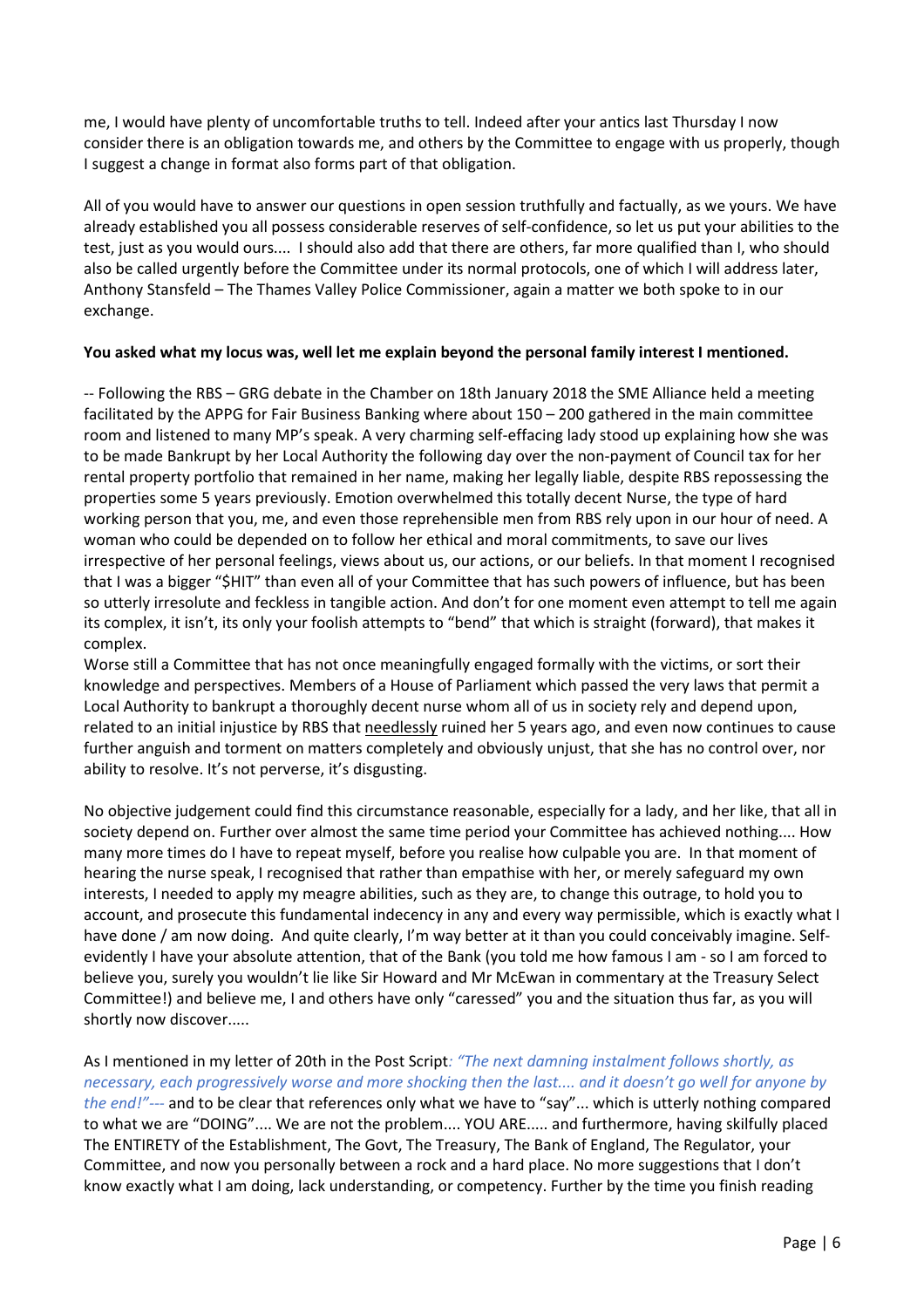this letter you and innumerable others will be in even less doubt, as to that fact. Alternatively, of course we could all play a game of spoof or chicken.... as you prefer.

So from now on Mrs Morgan and the remainder of the Committee and all of the others just mentioned. You will all show the victims of this affair absolute respect. You don't have to like me, but never again indulge in the sort of reprehensible antics attempted last Thursday afternoon. If your life lies in the balance, or that of someone you hold dear, its ladies like the one I noted you will depend on.... and unlike you, they won't let you down, no matter how unpromising or "hard" the "difficulty" is, nor will they delay, or procrastinate when time is critical. So regardless of your angst with me personally, remember that by all dispassionate assessment, it is you that have absolutely let her down, and thousand of others like her doing nothing to make good your failings to this point either.

Yes, I am holding your feet to the fire, (and a lot of others beyond, some far more important than you) and to be clear I am utterly unrepentant in doing so, and with very good reason, because again unlike you thus far (and all those behind you), I am demonstrating "exact integrity."

As I listened to you admonishing me I got the distinct impression that a major part of your discomfort very conceivably arose because the predicament we placed you and the Committee in, is effectively now above your pay grade due to the expectations that others may well have of you, or your perception / fear of same. I therefore now address the Prime Minister – Theresa May MP, and The Chancellor of the Exchequer – Philip Hammond MP, directly. For reasons that will become immediately apparent you will kindly ensure that both receive this letter, and the letter of the 20<sup>th</sup> without ANY DELAY WHATSOEVER despite my sending them a copy directly myself.

#### Prime Minister, and Chancellor of the Exchequer.

Prime Minister, and Chancellor you will doubtless be well aware by now that I am demanding that the Treasury Select Committee instruct the FCA, that Sir Howard Davies, and Mr Ross McEwan, Chairman and CEO of RBS respectively have lied and serially dissembled in both written and oral evidence / testimony on numerous occasions to the Treasury Select Committee, and therefore they can no longer be considered fit and proper authorised persons to hold any position within the Financial Services Sector. That the FCA must instigate such proceedings as to facilitate their immediate removal from RBS, and thereafter from any future lifetime involvement in Financial Services. All the reasoning is contained in the letter of 20<sup>th</sup> March, sent to the Treasury Select Committee which has already caused so much consternation. This letter is now officially including you both into the content of this letter, and the letter of the  $20<sup>th</sup>$  March (first sent to the Chair and Members of the Treasury Select Committee), its contents, demands, placing the same obligations on you both, namely that you show "exact integrity" and safeguard Parliament, the rule of law, and democracy, and call these men out.

You will note that on Monday 2 April 2018 Neil Mitchell my fellow signatory to both the 20<sup>th</sup> March letter to the Treasury Select Committee, and now this letter was interviewed in a half hour programme by Renegade Inc entitled "The Hillsborough of British Business" broadcast on the RT global media platform. (The RT platform has no relevance to recent events as the programme was originally made 4 months ago, and only re shot recently to reflect the evolution of the RBS story). The contents of the programme sets out the "true" reality of RBS, and indeed the position of the shareholders – the majority of which are, of course, UK taxpayers. Effectively RBS's equity is worthless, or perhaps more accurately and of greater relevance when the liabilities are properly ascribed to the balance sheet it is also, insolvent. I am not even going to begin to debate the finer details of any counter proposition you or others might wish to advance because in reality it would be nothing more than attempting to dance on the head of a pin.

Of equal and greater relevance you would be horrified by the volume, scale, depth and detail of the information that has found its way to us from morally and ethically disgusted whistle-blowers from all the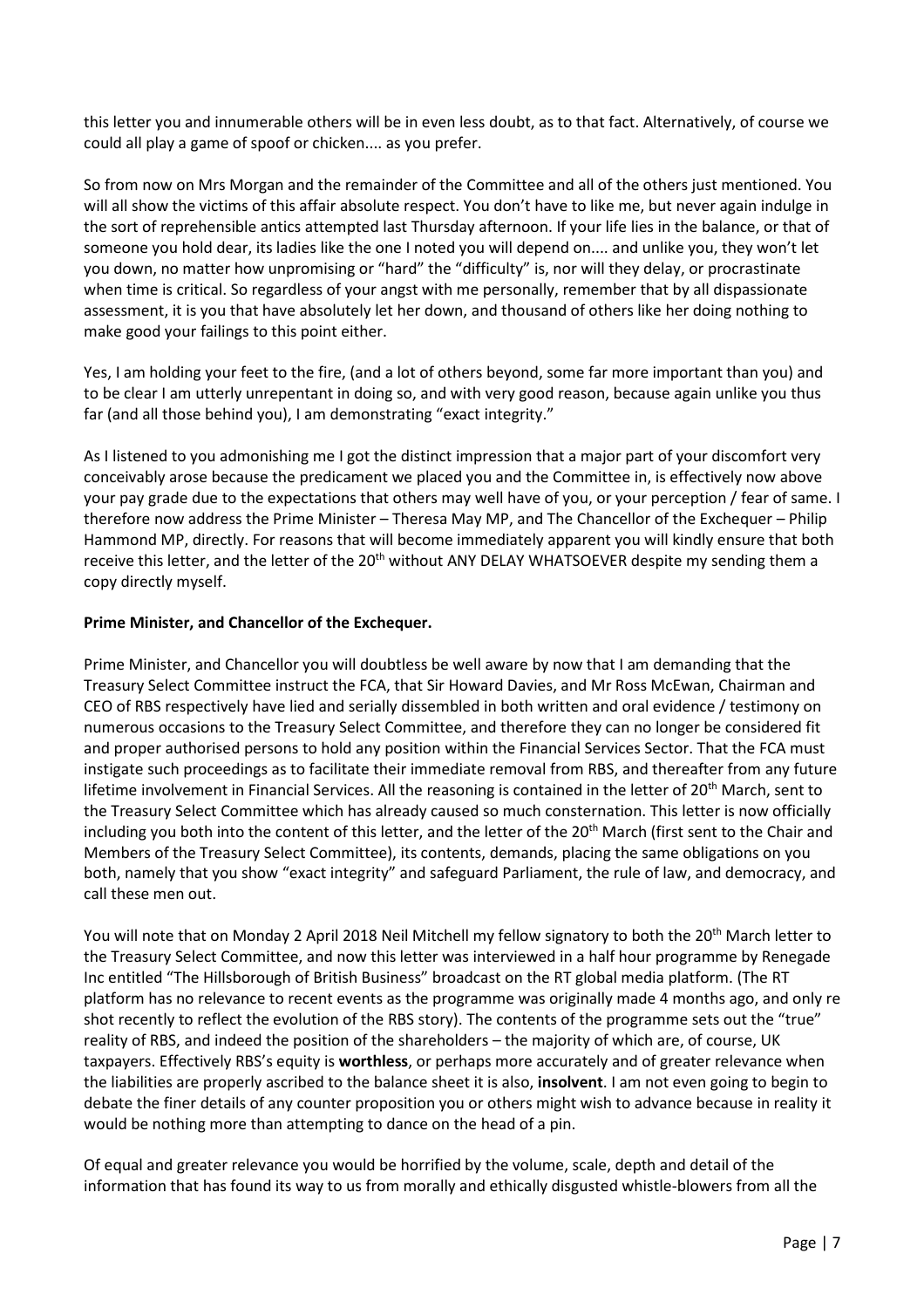logical parties, all of which implicates the Government at every conceivable twist and turn in this long and sordid affair. Indeed, we and our legal advisors are still reviewing and collating this voluminous material, while the task is ironically not aided by the continuing receipt of yet more material, which on numerous occasions now seems to cross confirm material previously received. Our Counsels confidence in the potential to therefore successfully pursue any legal angle / case whether civil or criminal in any jurisdiction is now beyond doubt, and to be demonstrably clear in territories outside of the sphere of influence of the Government should any attempt be made to prevent justice here, though quite obviously such a notion would be hugely concerning and elicit a response like no other.

In effect we are telling you the game of denial in respect of RBS is unequivocally over, and as importantly the Governments absolute involvement, knowledge and complicity in the strategy the Bank pursued over the past years is known and evidenced, making it a co-defendant and jointly liable. Further none of this addresses the enormous liability to victims either. Whether you choose to believe us is entirely a matter for you, by outcome it will make no difference to us, however I rather suspect it makes an enormous difference to you both, in respect of the political and personal ramifications. In short risking the Government and economic stability for this circumstance can never be justified, so it is long past time to act sensibly and expediently, and your very fortunate to be dealing with men who understand that, especially when in the past none of you have shown any such wisdom.

Chancellor let me address you first. If all of this is known and clear to us, as it is, and indeed has been for many months, then it certainly must have been known to you and the Treasury, which means you have been making all sorts of misleading and false commentary to Parliament and the Public in respect of commentary about RBS, the potential for share sales, and its related impact on your budget forecasts etc.. Alternatively, you can claim innocence, and look incompetent as a consequence, but certain material now in our possession would make any attempt at pursuing that option very detrimental to your credibility and position and deny any perception of the required "exact integrity" necessary to the maintenance of your position.

Prime Minister your position is subtly different, but essentially the same as that of your Chancellor. Mr Anthony Stansfeld, The Thames Valley Police Commissioner wrote to you many months ago setting out in some considerable detail the Fraudulent cover up and denial of wrong doing by the Lloyds Bank Chairman, CEO and Board in respect of investigations his Police Force had pursued and successfully prosecuted. He also informed you how this malfeasance extended far beyond this confined circumstance. He requested that you actively pursue the matter to a resolution. He knows, as do we that you passed on his letter to others. However, importantly in the context of this letter, you failed to follow up, as was entirely necessary given the gravity of the matters raised, nor did you ensure that the issues Mr Stansfeld's letter highlighted were addressed effectively, an absolute necessity given their enormity and seriousness in respect of overt criminality. In effect the appearance will be that you stalled it deliberately, irrespective of whether you did or not. I will not be so rude as to point out the obvious issues and challenges this now presents for you personally and politically, much less the required execution of "exact integrity." The continuing lack of action means that innocents have needlessly suffered while you have taken no adequate steps to ensure it was prevented and stopped, making you liable to obvious accusations of an attempted cover up at a minimum, and active complicity at worst in the known maintenance of corruption, neither of which are tolerable in the circumstance, and especially by our Prime Minister. (I should make it absolutely clear that I have hard irrefutable evidence that Mr Stansfeld has no knowledge of this commentary I make to you now, so none of this can revert to him. While of course you need to remember at all times this letter is an open letter).

Clearly all of this has grave implications for the Government on many levels, as does this very letter itself, for you both. As I set out in my letter of the 20<sup>th</sup> particularly in sections 16 & 17 we are absolutely aware of the wider ramifications that the actions we demand, have the potential to create. We also set out with total clarity the necessity of action, and that the arrival at this point was as a direct consequence of decisions your Government both took, and of equal importance, overtly chose not to take, but should have taken. We are simply responding to unacceptable events and circumstances you created.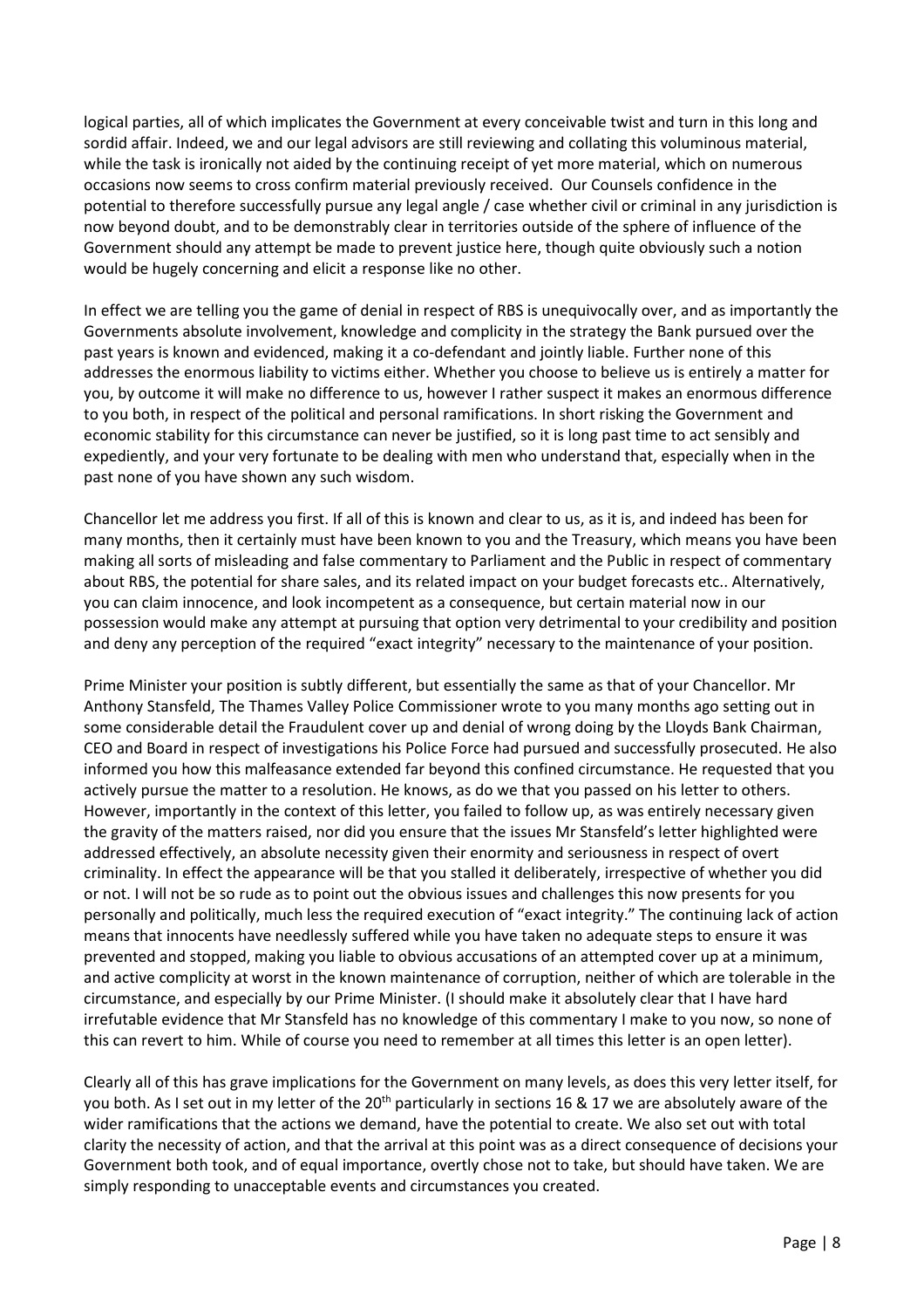There are two alternative outcomes now. One where the Government, The Bank of England, The Treasury Select Committee, or The Financial Conduct Authority exclusively, or any preferred combination that best suits your political purposes, and chosen story line, are seen to take unequivocal affirmative action to resolve this issue. Or alternatively, your continued failure to do so. -- To be overtly clear, our purposes will be equally well served by the letter itself the moment it is sent to you, irrespective of how you elect to respond to it, or not. Broadly speaking its immaterial to us, though from a "shock and awe" perspective our interests are served by publishing and be damned, while any attempt at denial will only provide us with further evidence of your own Governments deceitful antics in respect of this affair and more free evidence/ ammunition to fire back at you.

If you consider this letter's strategic positioning, significance and content, you will recognise the above sentence commencing. "-- To be overtly clear, our purposes will be equally well served by the letter itself the moment it is sent to you, irrespective of how you elect to respond to it, or not." -- as a matter of fact, however uncomfortable that realisation may be, we win either way, and will be seen to have acted as honestly and responsibly as humanly possible, in a very difficult set of circumstances that only ever arose out of the Governments repeated failings, whilst still conducting ourselves consistent with our own "exact integrity."

What I am sure we can all agree on is that it is better for the Country and its citizens, and importantly the financial stability all rely on, if their Government is perceived to be in control, purposefully determining / driving events, rather than the inverse, out of control and responding to events in a vacuous crisis driven manner. This letter is an "open letter" therefore you will readily appreciate given the paragraphs above what the perception will be, and the trauma / frenzy that will ensue as a consequence.

To be clear at the time the letter is sent to you, it will also be sent to our distribution agents outside of your jurisdiction, with the clearest instructions to disseminate it as widely as possible

There are other "events" in train that are now out of our hands that will chart their own course, that you cannot begin to conceive of, that have absolutely nothing to do with anything we have mentioned in this letter, or indeed Neil Mitchell mentioned in the aforementioned TV piece entitled "The Hillsborough of British Business." Therefore, in our genuine opinion it makes immeasurable sense for the Government to decide to be pro-active, because if not when all becomes clear, as it will, no one will ever comprehend why you Prime Minister, and you Chancellor elected not to act responsibly and demonstrate "exact integrity." I will set out our precise expectations in detail at the end of the letter so there can be no doubt, equivocation, or misunderstanding to the demonstrable certainty of all.

This is your chance to make a virtue out of a necessity, one chance, one time, no negotiation. Take it, leave it, trust us, don't trust us, as stated beyond being reasonable, which this is, we don't care.

## RBS – REDRESS Scheme – A scheme of;- Deceit, Denial and Dismissal.

Chair of the Treasury Select Committee I corrected you about your published commentary pertaining to the "real" amount of money available in the RBS redress scheme that isn't......

Contrary to your Website statement;

The facts are that the real amount available is circa £180m rather than the £280m you stated because you had forgotten to deduct the £100m provision RBS was charging back to the total fund to conduct the review from the total compensation fund. – Expressed another way it inflated the fund from its true extent of £300m to £400m to make it sound bigger while charging the £100m to run the review, to the fund itself.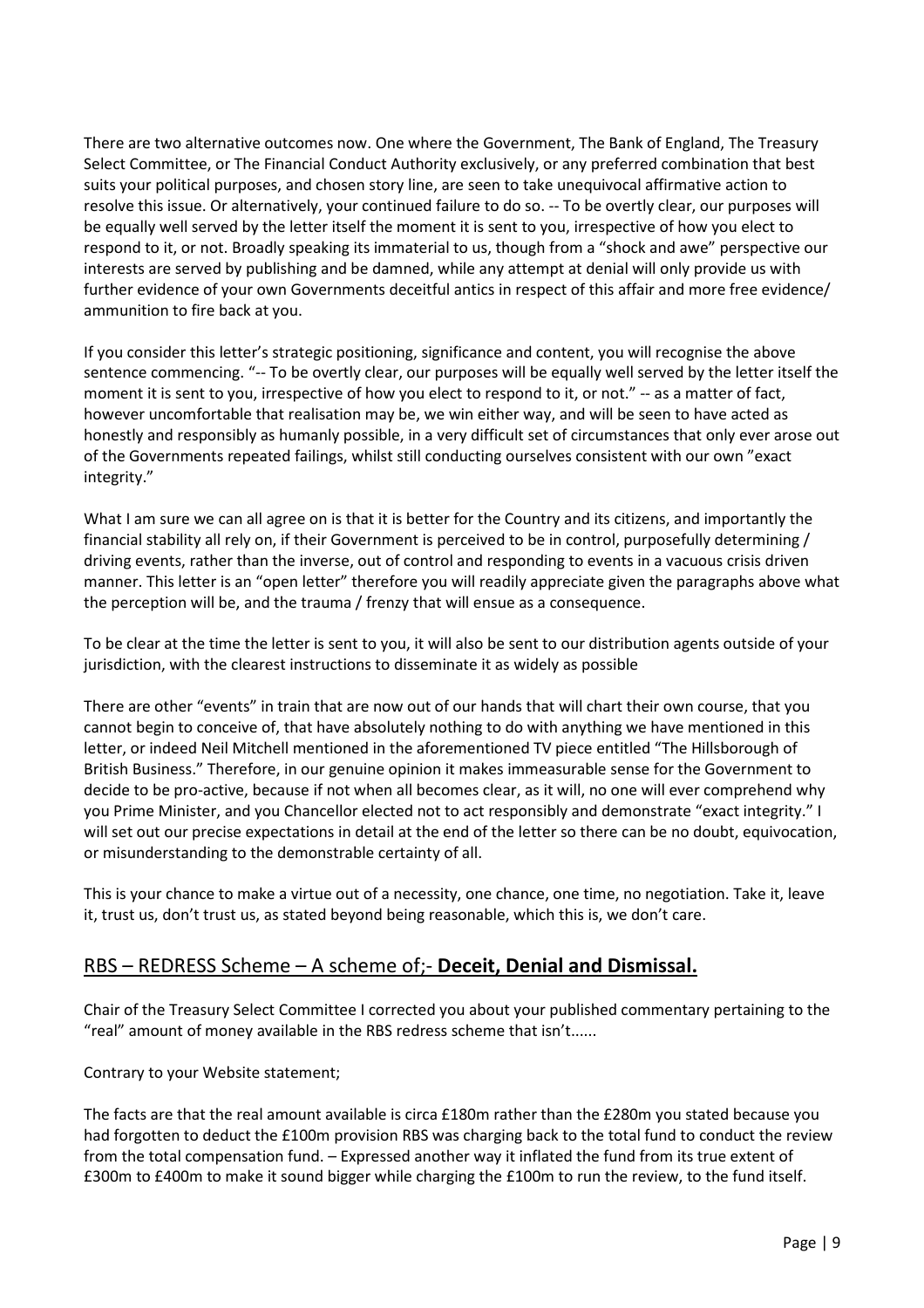- Embarrassing when the tables are turned on you and self-evidently you don't know your facts.... isn't it? Below is the link to your incorrect press release (BTW- another Nicky Morgan says, rather than the TSC says...)
- https://www.parliament.uk/business/committees/committees-a-z/commons-select/treasurycommittee/news-parliament-2017/rbs-global-restructuring-grg-evidence-17-19/
- We should not forget that of the £115m the bank repaid in direct fees it is estimated that circa £45 - 50m the Bank repaid itself because the entities still owed outstanding amounts from their bankruptcy! (So it didn't cost £115m in reality, it cost RBS £65 - 70m)
- So that wonderful redress scheme headline sounding all bountiful and compassionate has shrunk from £400m to barely £250m! - Feeling deceived by chance?
- A scheme hardly anyone qualifies for, and even if they did, it would equal just over £11K per claim of the 16,000+ victims. (£185m / 16,000 + victims = £11.3k)
- I told you we know of 10 legitimate prospective claims with consequential damages each one is in excess of £100m that's over £1bln of claims for 10 cases.... not forgetting the other 15,990 entities..... Suppose the average claim was £2m then the sum would be £32bln..... and the average claim is NOT  $£2m$  we estimate its probably closer to  $£5.0m$  which suggests a figure of  $£80bh +$
- However there is another pool of victims that were excluded from the S166 report and related scheme by RBS and the FCA.... There are 8000 SRM claimants completely ignored by this scheme and never mentioned. There average claim size seems to be very similar or an average of circa £5m so that would add another £40bln.
- Then there are the EFG claims again excluded for no credible discernible reason. This pool of victims were smaller companies (sole traders, shop owners and the like) The average claim here appears to be circa £150k so that equals £1.2bln
- ALL TOLD that's aprox £80bln GRG + £40bln SRM + £1.2bln EFG = £121.2bln Total !!!
	- $\circ$  Suppose we are wrong by 50% then its still more than £60bln+..... and we aren't wrong by 50%!
	- o Did we mention RBS did this overseas? Yes they did....Lots and lots of it..
	- $\circ$  The numbers sound ridiculously big but remember RBS was the biggest bank in the world with a balance sheet north of £2200bln so losses of 120bln represented only a 5% hit to total assets.

It should more factually be branded as the RBS - FCA sanctioned... Deceit, Denial and Dismissal Scheme...... because by function that is exactly what it does... look at the numbers above – follow the money as I constantly shout at everyone, the money doesn't lie....

We all lost collectively Many, many billions... yet somehow RBS have hood winked you into thinking it can fairly compensate victims with less than £250m net including consequential losses? –

- Who is kidding who...?
- How detached from reality are you and your Committee....? I know the Govt practises Voodoo economics (QE) on occasion, but this is beyond black magic.... this is fantasy land!
- The truly stunning thing is that all of you have been so completely bamboozled and taken in by RBS and the FCA....
	- o and if your not deceived...... Why have you not called this out already....?
	- o Instead of still sanctioning it... Your position is completely beyond belief!
- I can honestly tell you that in years to come Psychologists will conduct a case study on deception utilising your Committee as an illustration of just how gullible and naive intelligent people can be made to be. –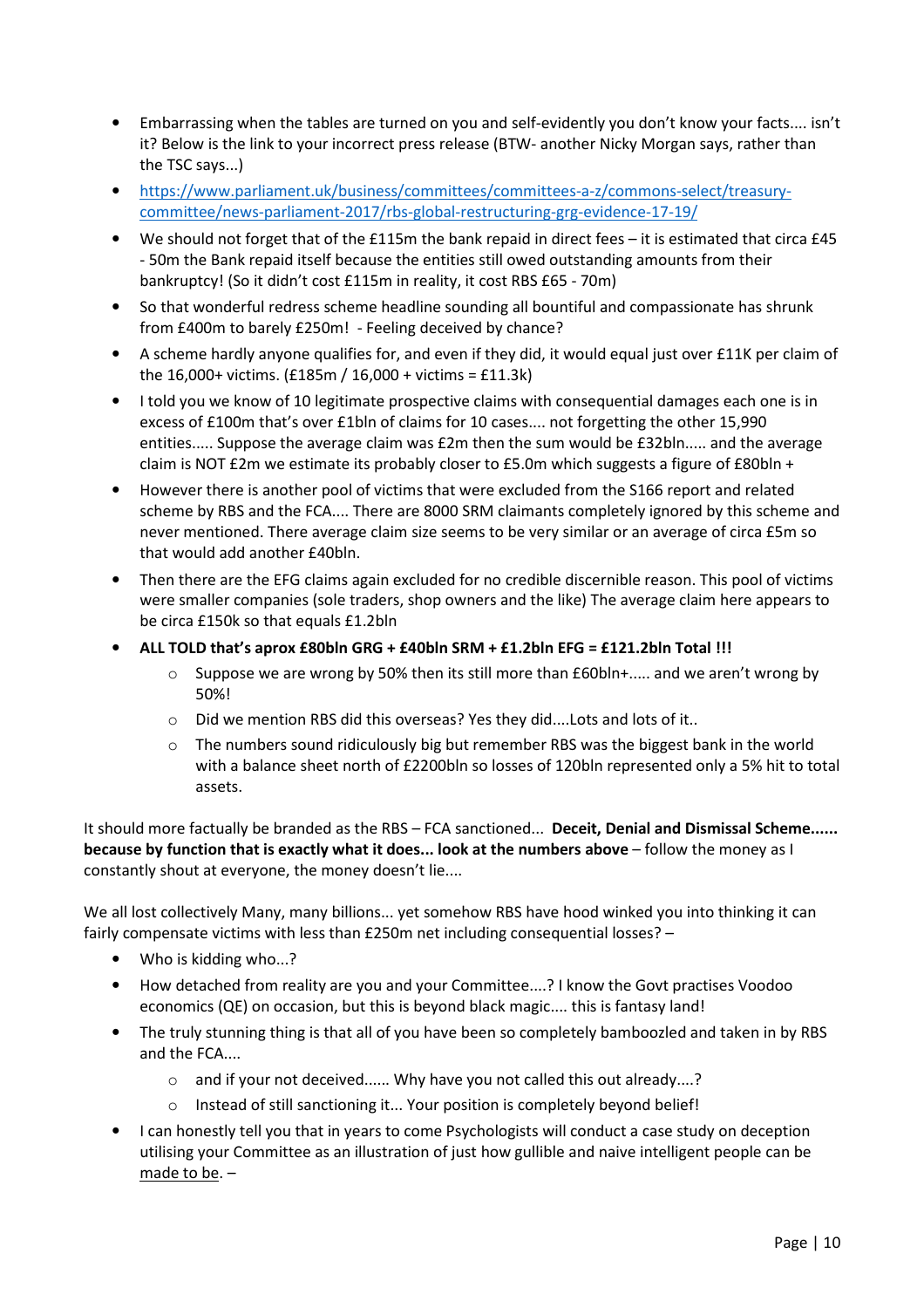- $\circ$  Of course you will all bristle incandescent with rage at these outrageous and unfair comments....
	- But what have you DONE.....?
	- What material difference have you made.....?
- o Nothing..... beyond sending RBS a "Dear Ross, note Utterly unprofessional in any circumstances – much less these ones. Do let us know how it's going, keep us updated on how many former RBS customers you have managed to screw again with your redress scheme this quarter, Best wishes, Nicky."
	- This is truly deckchairs on the Titanic stuff while the band (named TSC by coincidence!) played on to soothe the poor victims frayed nerves, as the icy water rose up to drown them.
		- Can't you hear the drowning victims shrieks of despair...? I can!
- This is the Banking equivalent of Paedophiles running social services where the regulator (FCA) has previous form for child exploitation and pimping, (and if he is not a former Paedophile he is looking forward to a future high paid management job with them. – The revolving door). The Treasury Select Committee turn up and naively interview all the protagonists, questioning them about how all the formerly rich now very poor children received their bruises (bankruptcies), probably fell in the playground, couldn't possibly be a "rojjering" by that nice smartly dressed paedophile who works for the Bank! – Never mind children you go unaccompanied, in secret, with the nice bank man down to the deep dark "compensation" woods, and if you were very, very "good" and promise never to tell anyone about all the "rojjering" he did to you previously, and promise to sign another NDA, he might give you a couple of "sweeties" (he decides the amount) to make things better! More likely he'll tell you to bugger off, "sue me if you can afford to," which you can't... "Cause you don't deserve any of my sweeties, because I was "legally" justified in "rojjering" you in the first place, and don't whinge or complain because I've got FCA sanction for all this, and a Retired old High Court Judge (who if his judgement was viable, should have known better than to touch this lot with a barge pole) to validate my activities. Oh and the Treasury Select Committee also know what I am up to, and obviously they approve too, because they tell me to get on with it faster....!. and to send them updates on progress regularly! So you horrible pesky troublesome whining customers... You can SOD OFF because we don't give a \$hit.---- We are the BANK, we can do what we like, and guess what, WE DO!"
- Competence..... Get real, we haven't seen any from you and your Committee.... yet.
- In short it's a fiasco of a scheme put in place by the same corrupt individuals and institution who perpetrated the crime in the first place, facilitated by a regulator that doesn't regulate, because it's entirely supplicant and staffed by ex bankers and future bankers. Not to mention a past Chairman who was head of the firm that audited HBOS into oblivion along with the CO-OP Bank, and the new chairman who you sanctioned, is a past admitted tax dodger!

Good enough... ,maybe for you, but not for us... No wonder your struggling with "exact integrity."

The FCA is a Rogue Regulator and my challenge to you now is to prove its not... And you cant, so all of you had better address that issue too, Prime Minister and Chancellor as I am speaking directly to you as the Government in making this comment. – Remember this is a Public Letter, and don't for a moment think you could successfully rubbish us... We will bury you under an avalanche of evidence, at the time of our choosing, the majority of which has been supplied from within!

- Genuinely we are not sure which is more endemically corrupt RBS or the FCA.
	- $\circ$  Can you imagine a rapist acting as the jury in the very trial he was accused of rape in, and then the rapist deciding whether or not he owed the victim compensation....? While the Judge (FCA) openly and proudly admitted to administering and sanctioning such an arrangement with the rapist...claiming of course that he had no choice because rape is an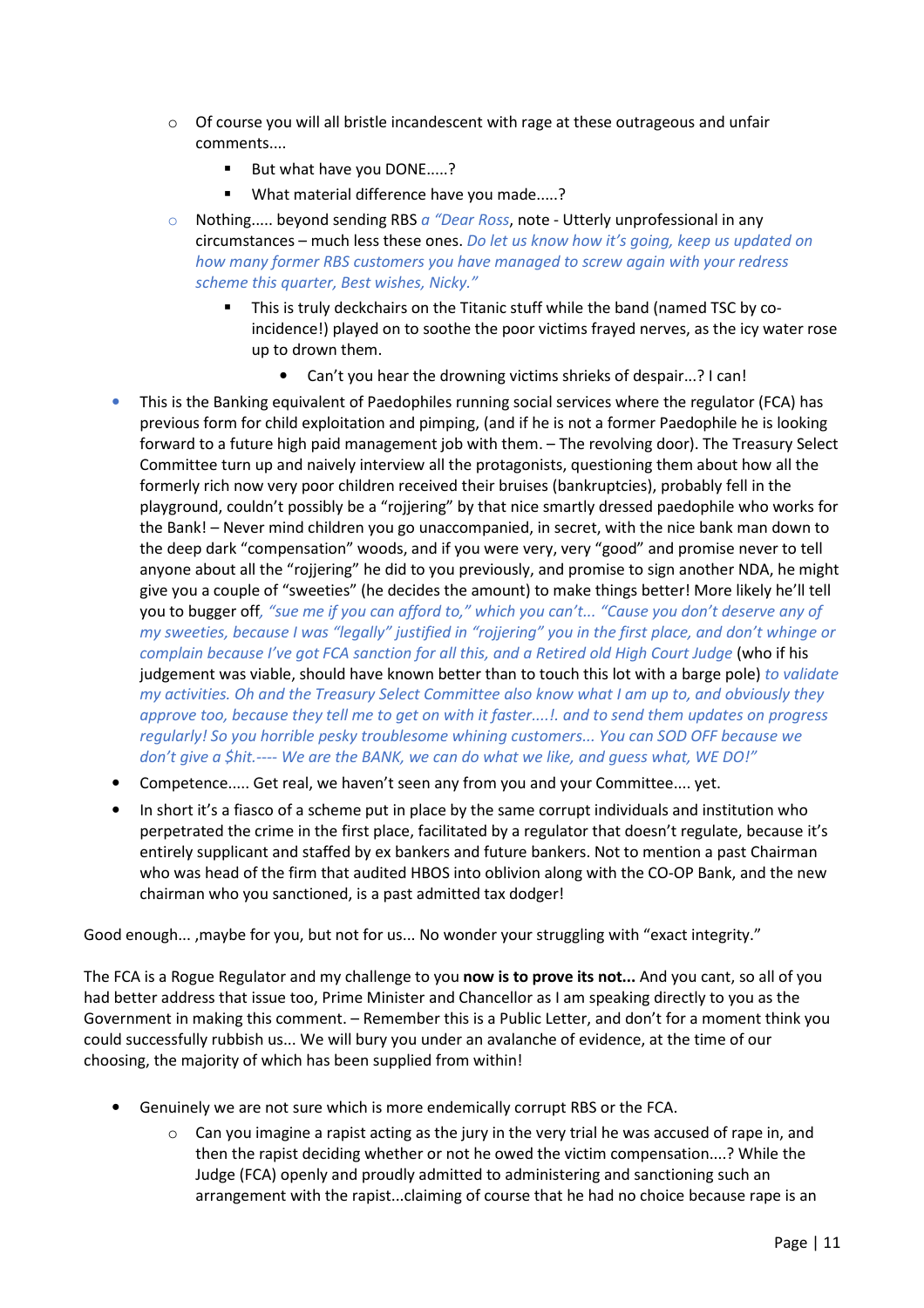"unregulated activity." -- Honestly your all completely MAD – not incompetent – MAD and BAD.

- $\circ$  What on earth do you think you and your Committee are doing seeking updates on such an utterly corrupt unethical scheme?
- $\circ$  Worse still telling RBS to get on with it faster, and by seeking these updates lending your credibility to that scheme.- Again are you all MAD.....? No your BAD.
- $\circ$  But don't worry..... Its all OK and legitimate because an Ex High Court Judge is overseeing it. – So it must be OK. – 2 points please;
	- He is overseeing RBS incredibly narrow and totally corrupt terms of reference, and let's face it RBS were totally corrupt, but no one said they were stupid... So whilst it was never "just" it was often just marginally legal enough especially after a bit of unknown signature forgery, or the opening of shadow bank account that the customer never knew about, that went in the red and triggered a default, or a dodgy valuation by a tame valuer .... The variety and extensiveness of all these shenanigans was nothing if not ceaselessly creative, and all done to purposefully create a "legal" fig leaf by which the Bank could then validate every other action. – But to be clear legal is still totally immoral, unjust, and perverted. – Remember the Nurse?
	- Which is why any compensation scheme worthy of the name must operate on the basis of "reasonableness" not legality and revert back to a time when businesses were healthy and then work forward from that point so that the totality of everything the Bank did is considered, not just the narrow actions immediately surrounding the point of demise/ bankruptcy.
- You suggested I and others should trust you, on what basis? I have the clearest answer that any rational sane thinking individual would give. It would be a straight NO, not this side of hell freezing over!
- How could you expect to be taken seriously and accorded respect, much less trusted if the roles were reversed? You wouldn't trust me on that basis would you? (probably don't anyway!)

One last thing on this..... Prime Minister, Chancellor, Chair of the Treasury Select Committee and fellow Members...... I'm not a nutter, nor is this a rant, its intentionally written for an audience other than you... but Stop and think about what I have just said and done.

I have just crushed all of your respective competency and credibility to dust. I have probably defamed you all multiple times.... and yet I can tell you with no side whatsoever, that I am as calm as the proverbial cucumber, and there is a reason.... What I have written is the fundamental TRUTH so I have absolutely nothing to fear.... which by common logic – the inverse – means you have EVERYTHING to fear, in terms of your reputations and base competency. --- Unbelievable. ---

## The S166 Promontory Report into RBS – GRG.

I have innumerable points to make on this and will write again another time.... (Something for you to look forward to!)

#### The key message is that you cannot trust ANY of the numerical and fact based statistical outcomes of the S166 Promontory Report.

- The S166 Promontory report was intentionally compromised through design by RBS and the FCA from inception.
- Promontory were substantially not involved in this. Everything they were instructed to do was defined to them as set out in the Appendix: I & V. To the extent they are complicit, it is limited to the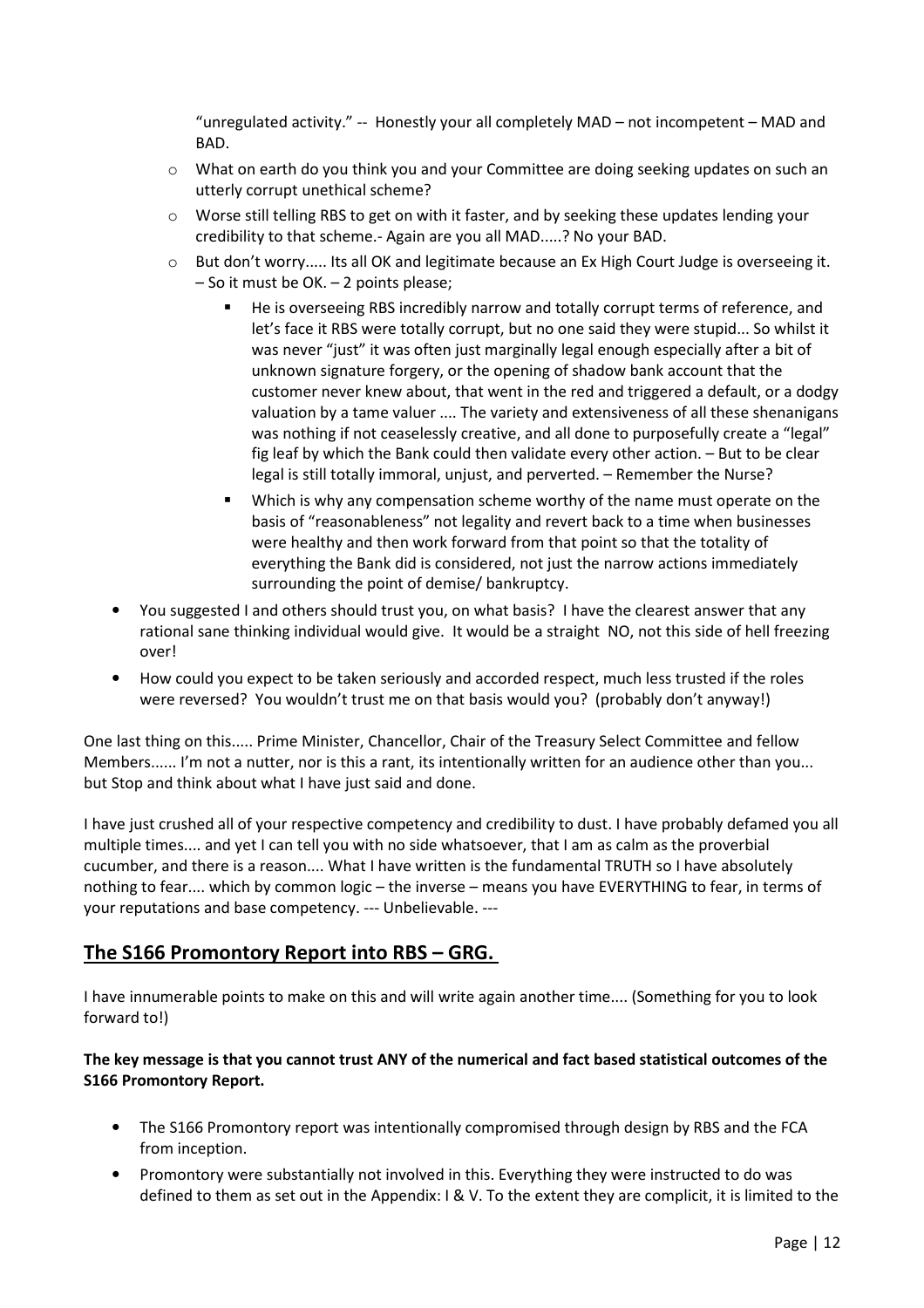fact that they must have known they were being used and manipulated, but one imagines that a large pot of "treasure" and the maintenance of their future revenue streams potentially constrained the application of ethics and morality.

Importantly, you can however continue to trust all the "soft findings" pertaining to culture, policy, philosophy etc. These elements were not related discreetly to the cases as the "hard findings" were. The only caveat to this statement is one of degree, and emphasis, related to the soft findings.

- The contention being that the sampling and other methods deployed were developed to find the "least worst cases" despite the end point of the review being to prove or disprove the worst case allegations alleged in the Tomlinson and Large reports respectively.
	- $\circ$  Clearly since the intentional method "hobbled" the study from achieving the end points by intentional design bias, to self-select the "least worst cases" and absolutely avoid the selection of the "worst cases" especially by volume / frequency the "soft findings" may in fact be worse in reality, and certainly so by frequency if not degree, though likely that as well.

Your Committee finally secured the "formal" publication after we ensured that there were so many unofficial copies flying around that it became a credibility issue for you.... We were out in front leading again....

Everyone has read the report inside out, and back to front, including all of you presumably? but metaphorically speaking not one of you, or your Secretariat thought to check the veracity of the paper it was printed on, you just blindly accepted it was real paper. As ever you took it at face value. Its official, conducted by solid people with reputations. Promontory and Mazzars. So lets consider that first....

• Promontory fined \$15m by US authorities for colluding with an institution it was writing a report on and actively watering down findings for the institutions benefit in a report for US authorities. Opps.. but never mind!

• Mazars 8<sup>th</sup> largest accountancy and audit firm with an Insolvency practise that receives a significant portion of its work, like all others, from the Banks... No conflict there then....!

No need to worry however because the S166 report was commissioned by the FCA that pillar of independence, trustworthiness...and unimpeachable ethical standards, NOT.

- The FCA negotiated every aspect of the design of the review that now forms the S166 report with RBS... before it was even announced!
- Again... RBS and the FCA jointly agreed every aspect of the design of the review..... For instance....
	- o RBS and the FCA decided on the artificial dates of 2008 2013... why?
		- RBS GRG had been abusing and refining their modus operandi since the mid 1990's some 15 years previously.
		- The reason they selected 2008 as the start date was simple... The financial crash and associated financial dislocation provided perfect cover to legitimise the illegitimate practises they used. The market dislocation hid and explained every sin.
			- An earlier start date than 2008 would have provided no such cover from the financial crash.....
			- Worse still because the outcomes in the earlier period were the same as post 2008 and earlier date would affirmatively have proved that the actions / outcomes had in very little or nothing to do with the financial crash environment – they were absolutely and exclusively as result of RBS's manner of operating... Ouch!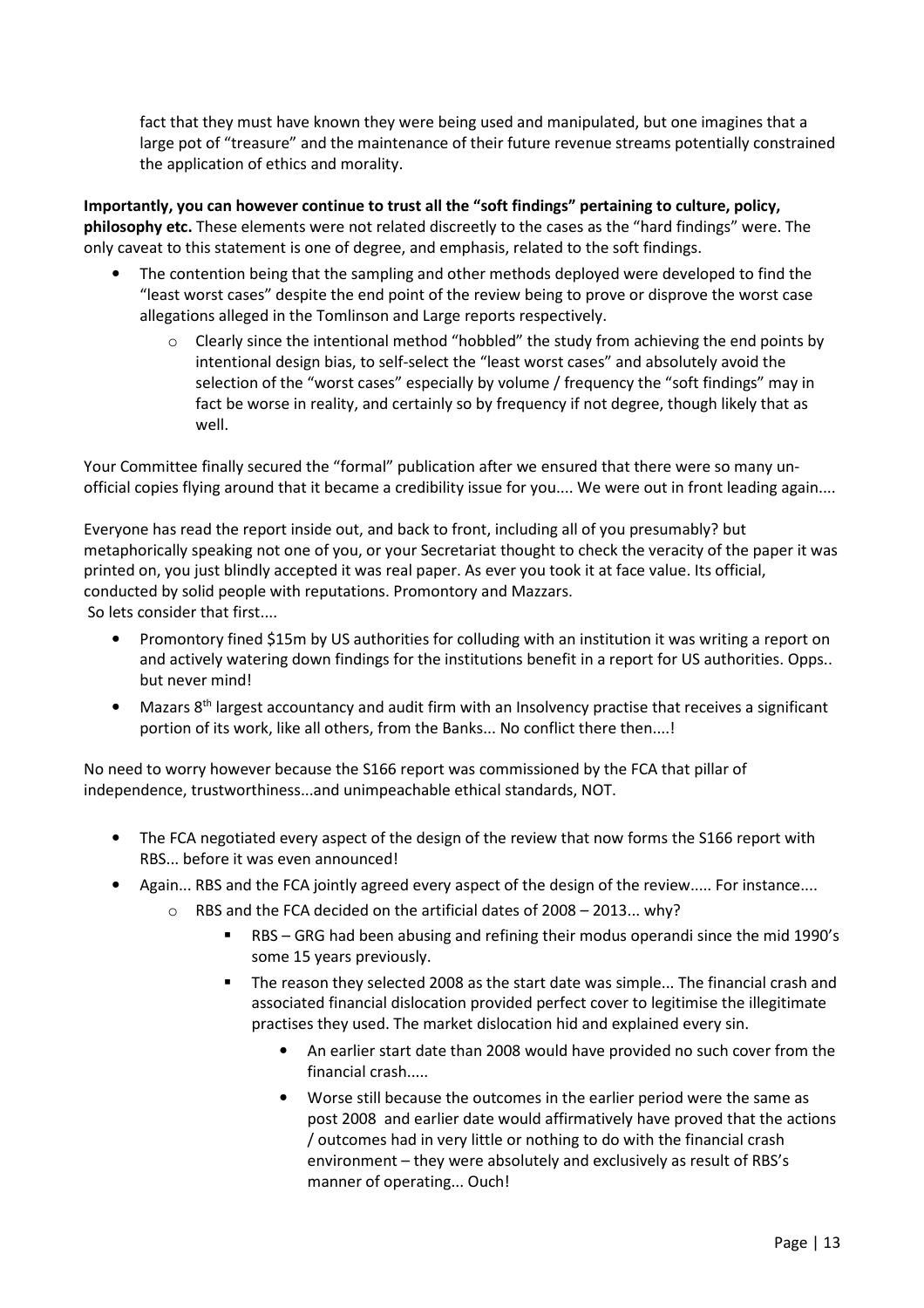- o The FCA and RBS agreed what the definition of an SME was. It started as £1m £20m
	- Later (as stated: Appendix I Pt. 2 Pg. 325 "Amendment to the definition of SME customer") they reduced the £1m to £250k because they didn't have enough samples in some subsections of the review.... (Incidentally this totally innocuous admission confirmed my initial concerns that something was very wrong with the fundamental design of the study).
		- Again this artificially constrained the number of potential claimants / victims to the RBS figure of 5,900 where in truth its 16,000+ To be accurate you then have to include the SRM customers another 8,000 making a total of 24,000
		- Then you can't forget the EFG customers circa another 8,000....
		- Yet RBS and the FCA only included 5,900 in their review and redress scheme beyond....
- Importantly RBS and the FCA designed exactly what the study would review,
	- o How it would do it,
	- o The way it was structured, and
	- o The statistical methods, to be used
	- $\circ$  They even agreed the wording methodology etc just so that they could ensure what the report found could also declare them innocent when it didn't, because the finding wasn't widespread and systematic....
		- (This pertains to my "Murder analogy" in the 20<sup>th</sup> March letter section 10 mid way down page 13, read the two para's starting..... Ms McKinnell MP in extending the same line.....")
		- The precise illustration of this was given by Mr McEwan in answer to Ms Ali MP Testimony 30 January 2018 (Q: 108) McEwan answered thus: "I disagreed, because we felt that what it was interpreting against the actual requirements was wrong. That is the disagreement." In (Q: 110) Mr McEwan further emphasised and added confirmation of my proposition: "The interpretation of "systematic" was not what was put into the requirements for the skilled person. That is the piece that we disagree with."
- To be clear "hobbling" the report suited both parties "needed" outcomes perfectly, so there was synchronicity of purpose from inception:
	- o RBS needed to be found innocent from a fiscal liability perspective and
	- o The FCA from a reputational failure to regulate perspective.
- Therefore, there was total and complete collusion to ensure their mutual requirements were met. As noted they did this through the design of the S166 review.

Permit me to use the analogy of a house. Your Committee and Secretariat have spent hours studying the S166 Report. You know every detail about the room sizes, the plumbing, the paint colours, the soft furnishings, but never once did you look at the floor, and importantly in this context the detail method of the construction of the otherwise unseen, uncared about, but totally pivotal foundations upon which everything you do know about, and do understand, was built on!

Sad to say the Foundations are completely unfit for purpose, and unstable, which means of course that so is everything that is constructed from the report in terms of hard findings. And just so we don't have an Argument about this....This is the opinion of the most knowledgeable academics in the country who through the Royal Statistical Society set most of the standards worldwide. In Professor Hutton's own words - Chair of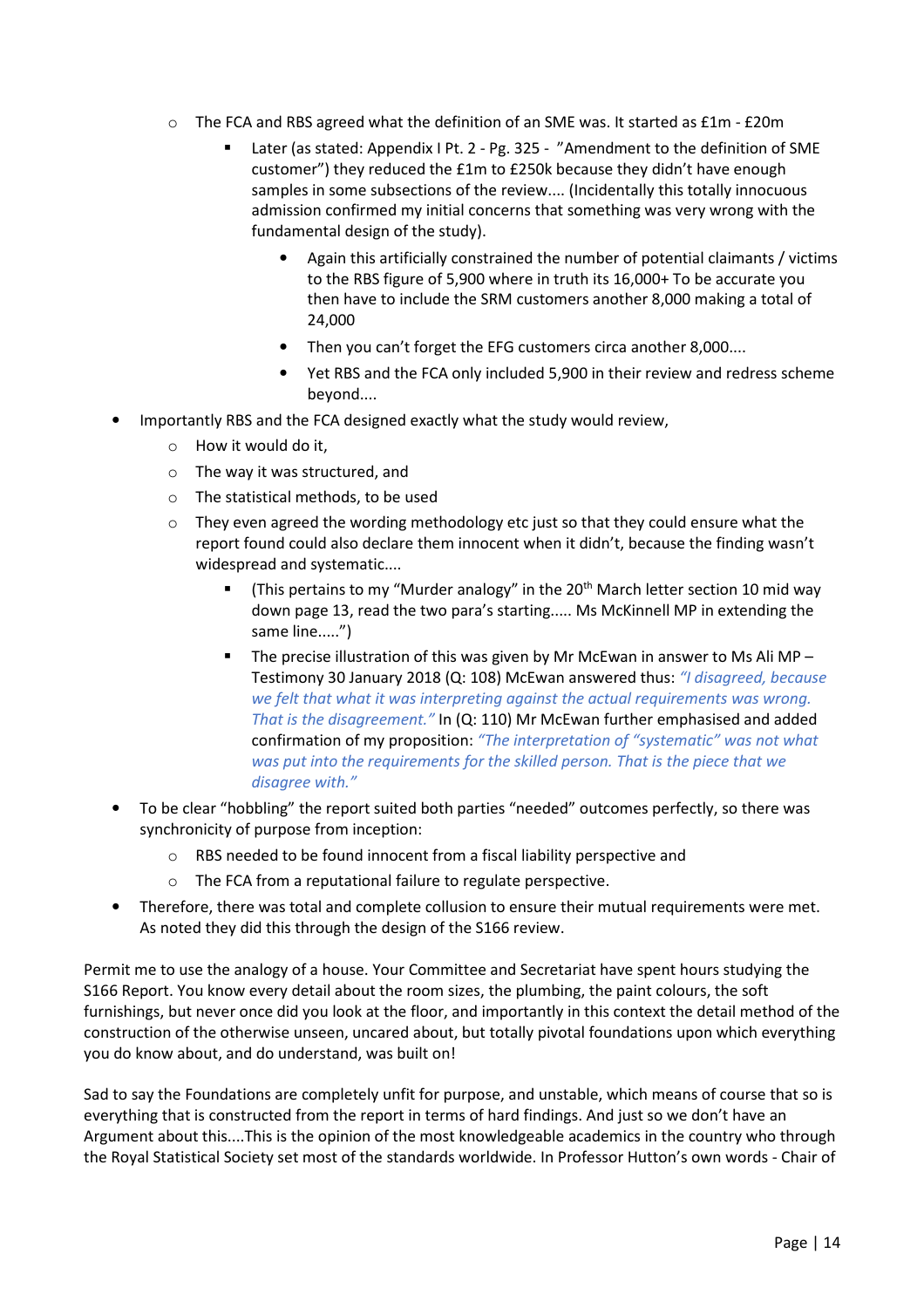the RSS expert panel / committee on Stats & Law. (I have her full permission and knowledge to use this commentary in any Public Manner as I do that of her colleague's commentary Professor Ansell....).

Prof Hutton the text I would use is as originally sent by you.... yes, you have my permission

I have given some preliminary consideration to the issues you raise and do believe the concerns you noted have legitimacy. The design and analysis does not appear to be appropriate or as good as I would expect for a major value case. Further, the lack of information available in the public realm detailing the exact methodology used in the design and analysis, is also cause for concern. Normal full disclosure would demand study design details and method of analysis be published with the results. In my main area of application, medical statistics, there are detailed guidelines on transparency, precisely to allay many of the concerns you note. For example, simply excluding units with inadequate data is not recommended. It is both disappointing and of potential concern that the standard of reporting is less than would be expected to meet academic standards of openness.

I suggest that you respectfully ask that the MPs of the Treasury Select Committee request that the FCA / Promontory provide full information on the design of the study, with the reason for the choice of the design and the alternative designs considered, the sampling criteria used to implement the chosen design, a full and precise description of the statistical analysis. This would allow an assessment of the suitability of the design and analysis relative to the original brief set out by the FCA. The original brief might not have been entirely appropriate. Only when this full background information is available will I or others be able to confirm your initial concerns which as noted do seem to have merit.

For the avoidance of doubt we do not need any of the confidential data that goes into the study, only all the details of the study design and methodology. Of course, any reasoning or other related determinations that influenced why the study was designed as it was, would be useful.

Kind Regards

Jane Hutton

Professor J L Hutton Department of Statistics, The University of Warwick Coventry, CV4 7AL

======================================================

Prof Ansell the text I would use is as originally sent by you.... I am happy that you use the material that I sent.

The eloquent view of Professors Battistic and Hutton explain the views that Statisticians would have about the analysis eloquently. I fully agree with the points they make about the concern. My additional comment refers to specific element of removing data form the analysis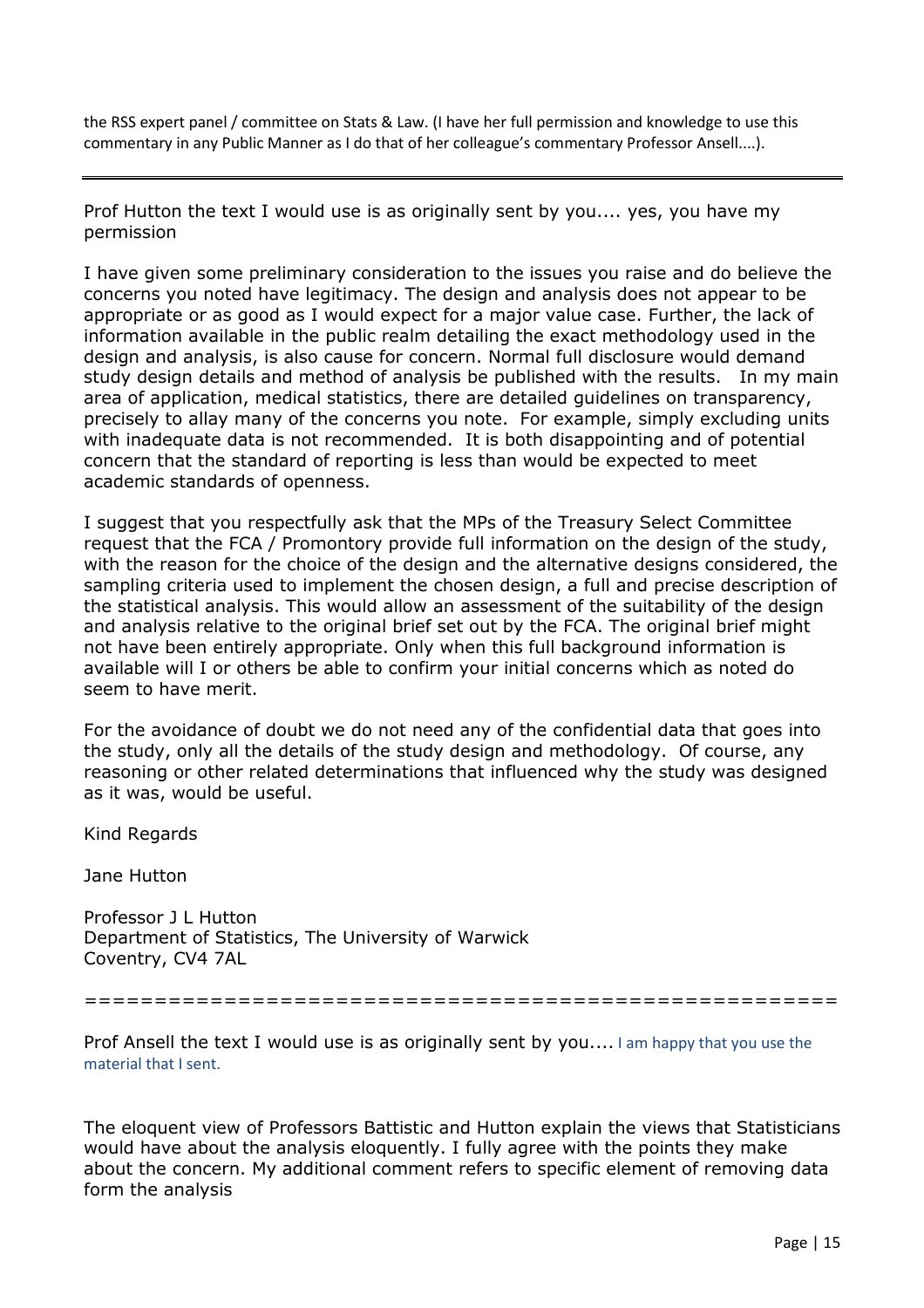One particular has to be careful in exclusions of data. From my experience of credit scoring SMEs. missing information is very common. In the specific context of the analysis missing values not at random is a concern here. It is well known that missing data is a sign in credit scoring of lower scores. It is quite common to use Weights of Evidence in studies of credit risk and for lowest value to be assigned to missing values. Implying that those removed may be more likely to be extreme values, so again it would be wise to know exactly why the data was excluded.

Yours faithfully

Jake Ansell

Professor of Risk Management, BSc, MSc, PhD, CStat

======================================================

Permit me to interpret these very measured words that Academics always use.... When Professor Hutton says; "The design and analysis does not appear to be appropriate or as good as I would expect for a major value case." – this is a polite academics way of saying the study is not fit for purpose – my original contention proved.... she goes on.... "the lack of information available in the public realm detailing the exact methodology used in the design and analysis, is also cause for concern." - this is a polite way of saying you didn't publish the methodology clearly because it doesn't with stand scrutiny. While finally she says; "This would allow an assessment of the suitability of the design and analysis relative to the original brief set out by the FCA. The original brief might not have been entirely appropriate." This is effectively indicating the S166 review is rather unlikely to have been fit for purpose, again my original contention confirmed.

While Professor Ansell a published SME Credit scoring expert no less! And RSS panel member states "......and for lowest value to be assigned to missing values. Implying that those removed may be more likely to be extreme values," - which interpreted means that the 20 cases or 11% of the 178 that were removed from the study due to "poor data" were highly likely to have been, as found in numerous other academic studies, "It is well known that missing data is a sign in credit scoring of lower scores" - i.e. the worst cases or just the ones you would want to replace if you were RBS / FCA and how would you achieve that without Promontory knowing, by finding that the data files were to poor..... what a pity.

Two things to note for the sceptics amongst you. Reverting back to Professor Hutton she states referencing amongst other things the missing data.... "For example, simply excluding units with inadequate data is not recommended. It is both disappointing and of potential concern that the standard of reporting is less than would be expected to meet academic standards of openness."

- 1. If the replaced data was innocently and genuinely due to poor data, normal minimum academic standards would require you to overtly publish absolutely every scrap of information on the dropped data precisely to prove that very contention. i.e. there was nothing to worry about.
- 2. The fact that they haven't published ANY information tells you everything you need to know about the dropped cases! (As confirmed in numerous other academic studies!
- 3. We now know that in Professor Hutton's opinion.... None of the reporting connected with the S166 Report meets minimum Academic standards!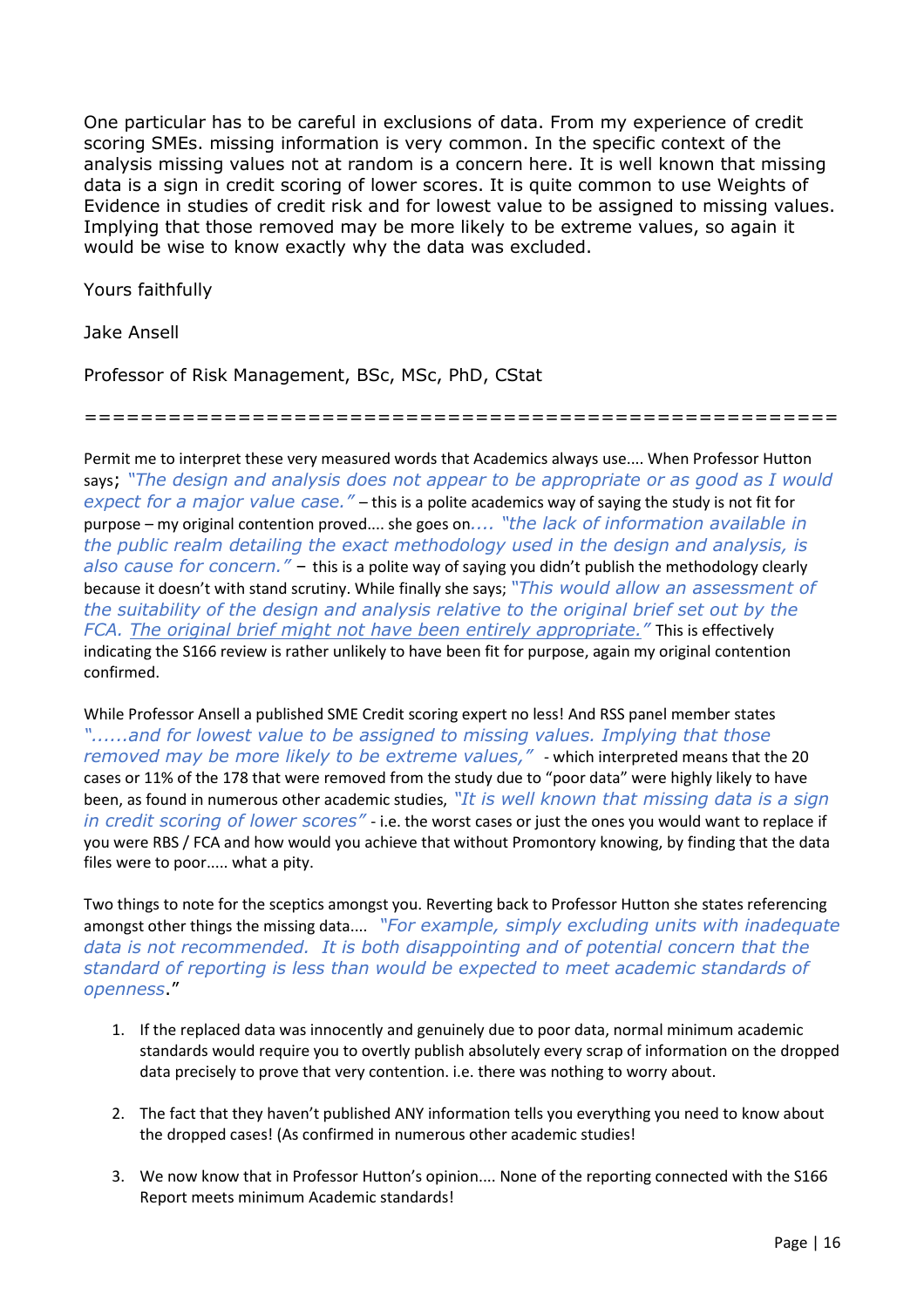But finally, and most importantly....... The total failure to set out clearly "how" the study design works in detail, means you can't know at all, on what basis, or by what method, your judging the results.... Results are always results of something.... but what....? If you don't know the "what" for sure, and in detail.... and your Committee doesn't, along I might add with everyone else, then you can't know what the results are, or what they really mean / show... In effect the results are just "smoke and mirrors." A beautifully crafted deceit intended to fulfil RBS and the FCA's needs.

So why did it take me to point all of this out ? Where you would all have happily been deceived and conned. Congratulations FCA and RBS you came so close to pulling it off.... but sadly for you, not quite good enough, or close enough!!!

As for you Chair and your Committee, yet another illustration of lack of attention to the detail, and a total failure to look under the bonnet and check the car actually had an engine. -- Hopeless

And you want me to trust you, (?) leave the complex, tricky stuff to you....? No, you have got the roles muddled. You can continue to flounce about looking busy and important achieving nothing, while we will continue to do the analysis, fact finding, that devastates and humiliates you....and takes the fight to RBS and very shortly the FCA.... UNEQUIVOCALLY by evidence the only people who are competent here.... is us!

Worse still you have every resource and influence available to you, while we have none. You could have made one call and had the RSS on side checking this as I did, yet it never even occurred to you to do so....

- Never once did you think that there might be a problem.... because of course you weren't looking for it.
- You just blindly continued to trust the FCA and RBS both of which are IREFUTABLY totally corrupt by obvious evidence.
	- $\circ$  I can't wait to watch each of them blame the other, suggesting it was all the others doing. -Hilarious.
- One more thing of pertinence that I have discussed with the academics at considerable length......
	- o This mess could NEVER have been the result of unfortunate serendipity....
	- $\circ$  This much deceit took a great deal of purposeful effort and execution, and the only two institutions in the room and involved.... were RBS and the FCA.
- So do not tell me that ENEDMIC CORRUPTION is not RIFE THROUGOUT BOTH INSTITUSTIONS the evidence for it sat in front of you, all smug and deceitful on your nice green chairs.

So Chairman and Committee behave and act, because if you haven't yet realised you have no choice. BAN ALL of them regardless of whether or not its convenient... tricky.... difficult... expedient etc.... and bare in mind that when this letter hits... and is widely released to the public, and the press, all of you are going to receive the most almighty, humiliating, and well deserved kicking, and I greatly doubt any of you will survive it either.... My advice to you is to do what RBS laughably did to the FCA over the release of the S166 report – Strike first,.... and do exactly what we demand, show belatedly - "Exact Integrity"!

## Anthony Stansfeld – The Thames Valley Police Commissioner.

I have already made extensive commentary in respect of Mr Stansfeld's timely appearance before the Treasury Select Committee and indicated the reasons.

When we had our brief exchange of views last Thursday you spent some time talking down to me on a subject I understand full well. As I sat listening to you I quietly reflected on the fact that given Mr Stansfeld is indeed the Thames Valley Police Commissioner and has been for more than six years, re-elected for a second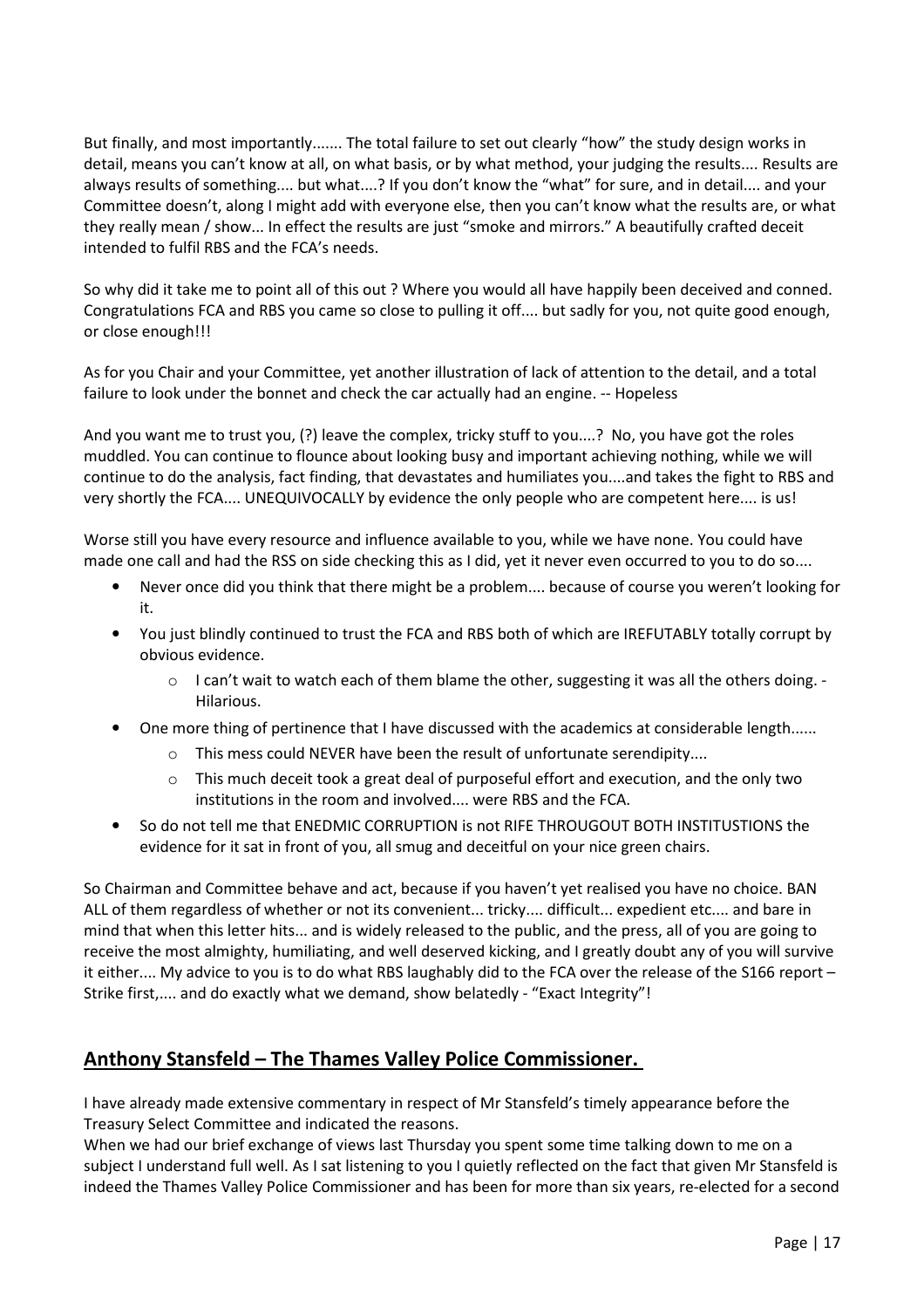term, he is in a far better position than you could ever be to know the general rules pertaining to giving evidence relative to any pending prosecutions, both as to what the boundaries were / are relative to anything that he might wish to say, or more pertinently would be constrained from saying. In short your commentary was rather obviously not very well thought through, next time think first, speak second.

I will conclude that YES Mr Stansfeld wants a platform and you both should and indeed must afford it to him at the earliest opportunity as he has matters of immense Public interest to say, and you and your committee should never find yourselves in the position of actively frustrating that ,as you have self-evidently already done. Not least in your acknowledgement that you had received a letter from him, and yet nearly two months later by your own admission you have done nothing. I wonder what your commentary to all the people who have been maltreated by the banks in question and been improperly and unjustly evicted from their homes will think, while you have done less than nothing. -- Shameful. –

### FOS – Financial Ombudsman Service.

The Channel 4 Dispatches programme raised important issues of concern and it is good to see that the Treasury Select Committee was swift in following up on the points highlighted, writing to the FOS CEO Ms Wayman. However in reality Ms Wayman was only ever going to write back and offer calm reassurance that nothing much was wrong, which is exactly what she did. So by objective analysis this effort achieved nothing material, which is the core problem with so many of the TSC actions. A Paucity of outcome, relative to power to influence.... sound familiar?

In contrast the substantive question is this....

The Treasury Select Committee has known of major concerns within the FOS for many months past, related to low staff moral, and a common perception that the Executive Management of the FOS was / is failing. Indeed Mr Mann interviewed Md Wayman only recently. Yet the Committee has done nothing material. Moreover, it seems as if we live in a land where we wait for failure, and then do precious little to resolve it, rather than actively pursue policies and expectations of excellence that ensures failure is never reached.

Why did the TSC at its last session with the FOS not demand certain minimum standards be attained way above the floor level of failure and demand credible action plans be submitted and implemented to it on a timely basis that ensured such an outcome was attained within acceptable defined time limits?

Or the removal and replacement of the incumbent management by others able to achieve the necessary renewal and invigoration? Are you in the oversight business to accept mediocrity and lack of action?

You will argue this is not your role, rather that of the Board of the FOS, whereupon I would retort that not only is Ms Wayman failing, but self evidently the Board has too.... in failing to support Ms Wayman and manage her... and needs urgent renewal and rejuvenation, and that being the case it was absolutely your remit and obligation to make that call not in a reactive manner but a proactive one.

I observed that Ms Wayman's principle deflection tool was the appointment of an independent review to report to the Board. For goodness sake this is just admission of complete abdication of management responsibility, by both the Board and Ms Wayman.

If you don't know in the greatest detail what is wrong with the organisation you run, or the organisation your paid to have oversight of then you shouldn't be running it.... or overseeing it..... What earthly function, other than turning up, and nodding sagely, do they think they get paid for? Waiting for the sky to fall in so that they can call for independent review?

The entire circumstance is once again a joke, accept no one is laughing,..... and as such it is inconceivable amid this much malaise and management chaos that the FOS could even consider extending its remit and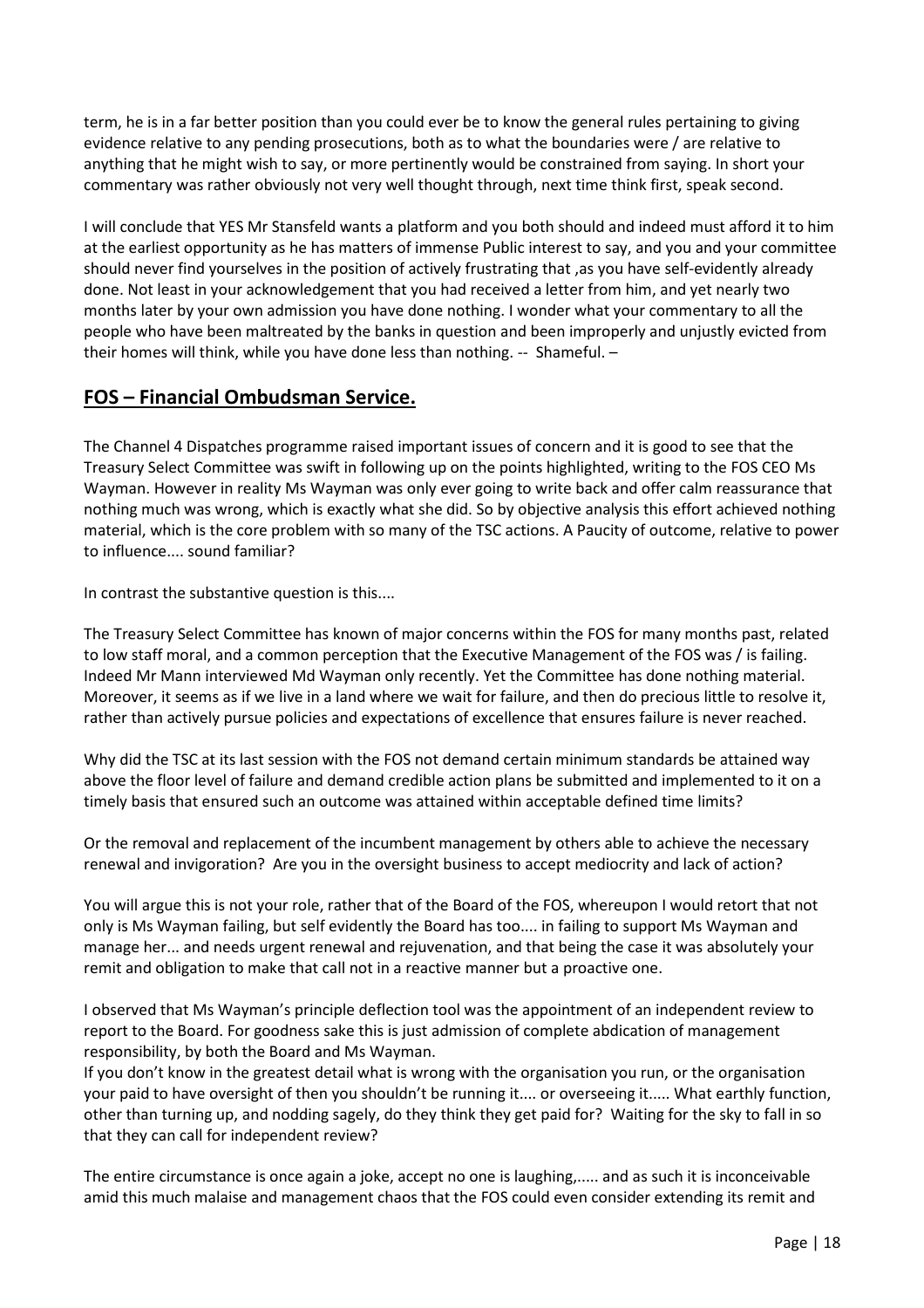role as the FCA and FOS planned.... and certainly not until the organisation is renewed and reformed, made fit for purpose functionally from the bottom up and most especially the top down.

Therefore on behalf of the GREAT BRITISH public you know what I am going to TELL YOU TO DO irrespective of whether you consider it to be my place.... and don't threaten to throw your toys out of the pram and shut this enquiry down because you can't, its one of your mandated obligations! – You need to immediately seek the removal and renewal of the FOS senior management and thereafter the entirety of the Board.

We are going to need a name for this action as there is going to be a lot of it around the City too, so from now on it will be known as the implementation of "R&R" – "Removal and Renewal" leading to of course permanent "Rest and Recuperation" for the departed and a lot of "Reform and Revitalisation" for those that remain.

As I have indicated in other contexts two clear things drive up standards.

- Personal culpability of action
- Total transparency of activity.

It is shocking that when we have known these simple "Best Practise" techniques for so long that they aren't integrated at every level and form an essential fundamental tenet of all organisations operational processes. (Public and Private) As soon as these two simple measures are widely implemented every individual will become fully vested in their own need to uphold basis ethics and standards of conduct with an obvious transformative homogenous outcome and benefit at a micro and macro levels.

Specific to the FOS it is also shocking and unsustainable that the complainant does not see the defendants submission and arguments, while conversely the defendant sees the complainants submission including the evolution of any subsequent arguments presented.

- Clearly the complaining consumer is at a considerable disadvantage before he starts.
- This must be changed and full transparency at every stage applied.
- It should be made mandatory that lay people review every decision before it is handed down with a power of veto.
	- $\circ$  This is a vital step to ensuring that we move society towards "justice" not legality. Justice has a moral and ethical dimension beyond what is legally permissible as a consequence of perversion of the law as seems to apply everywhere. Concisely expressed as "although its not fair (reasonable) but what we can get away with because its legal.
	- $\circ$  Ordinary people consumers operate their lives quite rightly on the basis of justice and morality not the outer edges of sharp practise that hides just inside a marginal interpretation of what can be stretched to be considered legally acceptable.... Catch my drift?
- Further it is inconceivable that there is no right of independent appeal outside of the FOS itself.

We know what Best Practise looks like in 2018, why is the Treasury Select Committee not ensuring that it is universally applied across all the organisations that it has responsibility for reviewing. It is deeply troubling that a programme like "Dispatches" can so easily uncover these deficiencies. Perhaps we need to send them in everywhere to assist the see no evil, hear no evil culture that pervades Government and many other parts of Society too.

In summary you must absolutely insist that the FOS is overtly managed up to "Best Practise" in the shortest time conceivable. Until then and the full implementation of personal culpability, full open transparency of information between the parties, and independent oversight and review with powers of veto over decisions, then the expansion of the FOS's responsibilities cannot be extended to include the handling of significantly higher value cases than now. The FOS just isn't fit nor capable.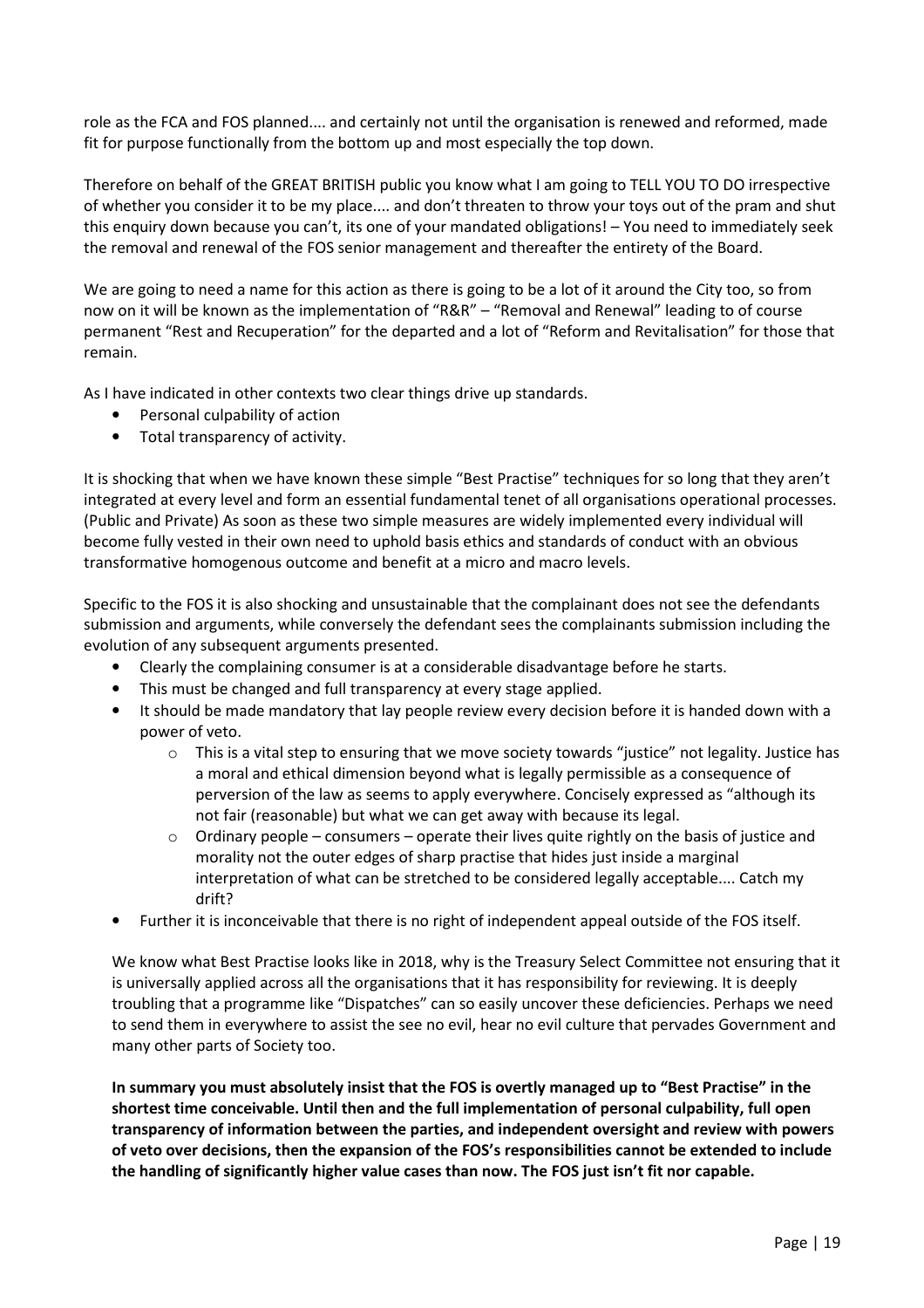### Schedule of Requirements.

It must be abundantly clear to all by now that our real expectations extend far beyond just the named executives from RBS and the CEO and Former Chairman of the FCA. Indeed, we always wanted to achieve far more because relative to the scale of the malaise across the entire Banking sector and the wider Financial Services sector and related tertiary professions that surround and support them we knew the removal of these four men was / is substantially immaterial in the totally necessary broader context of "R&R" of the City and the Financial culture our Economy and Country must rely on. We also knew that it was most improbable that you would fulfil our expectations at the first attempt, and in not doing so we also knew you would generously empower us further now... Thank you. (Please see my original comments in points 16 & 17 in the letter dated 20<sup>th</sup> March).

I have already indicated that you can present the required events in any manner of your choosing, using whatever your preferred levers. My suggestion is that given the breadth and scale of the changes required to be implemented, this "event" should be presented as a comprehensive cultural renewal from top to bottom, hence the scale and sweeping renewal at a single stroke. It could never be done credibly by separate piece meal events because each time the powers of the entrenched system would deny and frustrate it, but if you take them all out in a single event, as extreme as this might appear, actually it is not, its safer because you will control it. The Public and media perception of strength will also play into your hands being seen as strong and decisive. It will sit extremely well with the Public mood as finally absolute tangible and credible renewal and action will be obvious, rather than the endless re-organisation of the same faces resulting in no material change, it will represent politically strong decisive assured Government people crave to see by a self-confident administration that actually leads and to borrow Labours appropriate tag line...."For the many not the (powerful) few. If you hold this pivotal thought in your minds as you consider the detail it will then make perfect sense, as a credible and decisive package of proposals, that could only ever have been driven by Government will and determination, so comprehensive are they. Your Government, your will....

Alternately you can attempt to frustrate us and suffer the consequences. I have one further comment to make in that regard. As you must realise every time you seek to frustrate us the scale of the changes increases in exact correlation with the ease of achieving them, because you are now effectively supplying the means! When you consider the position calmly and apply dispassionate rational detached analysis to the circumstances you will see that it is now a simple choice effect the changes, or create a huge and troublesome impact for yourselves. -The former is beneficial to all, the later harmful to all, the sole responsible choice is therefore made.

I will also set out how to pay for all of this with relatively less impact on the Tax payer.

RBS –

- Sir Howard Davies Chairman of RBS, banned for life from Financial Services by the FCA. Disbarred from being Director of any Public Company.
- Mr Ross McEwan CEO of RBS, banned for life from Financial Services by the FCA. Disbarred from being Director of any Public Company.
- Within one full year the entire RBS Board renewed starting with the Senior Non-Executives replaced at the upcoming AGM.

Former RBS employees:

| • Fred Goodwin         | Former CEO      | - knew about GRG |
|------------------------|-----------------|------------------|
| • Sir Tom McKillop     | Former Chairman | - knew about GRG |
| • Sir George Mathewson | Former Chairman | - knew about GRG |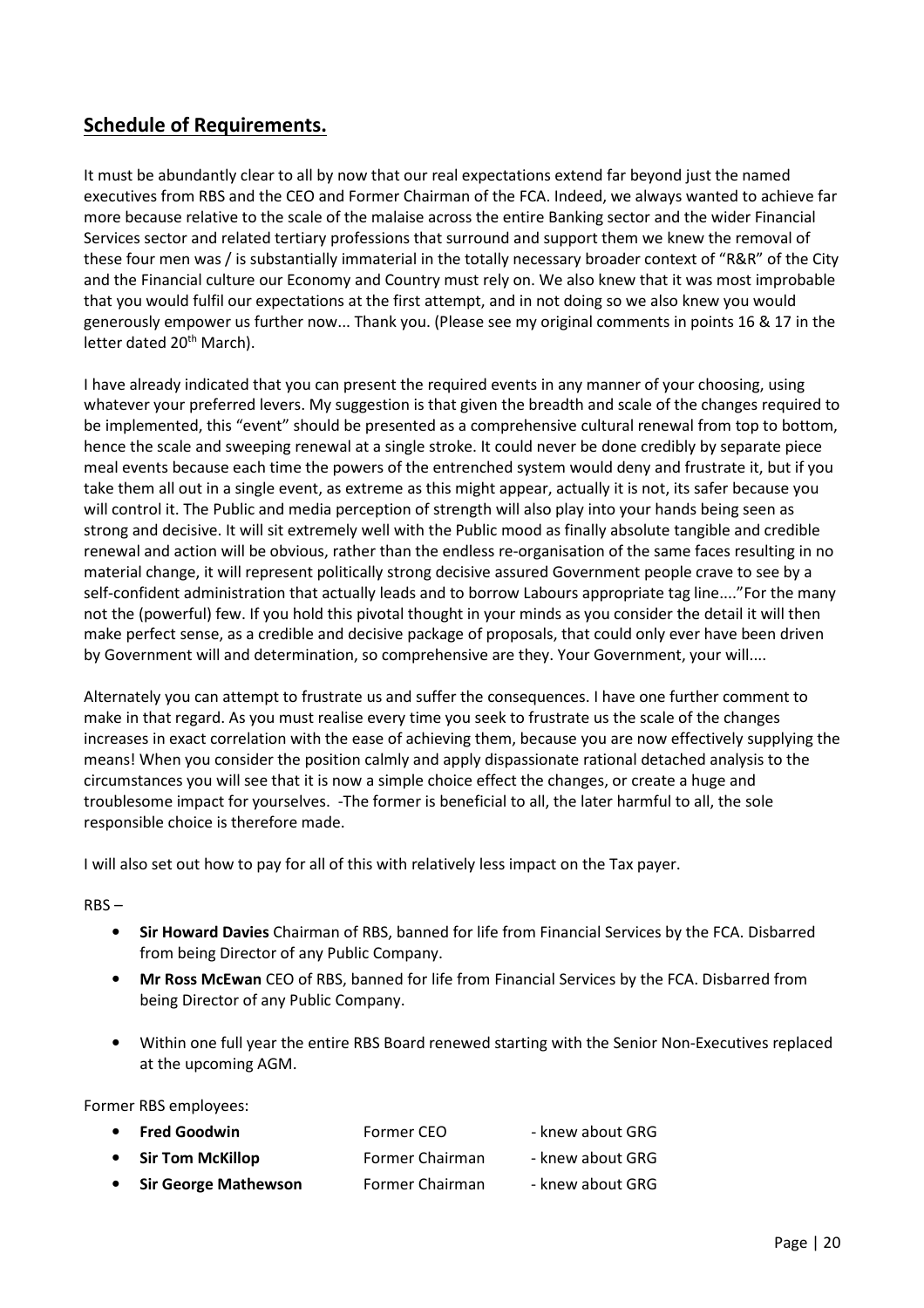- Sir Philip Hampton Former Chairman knew about GRG
- Stephen Hester Former CEO knew about GRG
- **Dereck Sach Former Head of GRG** operated GRG
- Aubrey Adams Former Head of West Register operated GRG
- This list is not necessarily exhaustive, further investigations may very likely reveal others who must be similarly sanctioned.

All of the above named former RBS executives will be banned from any role or participation in Financial Services for life and disbarred from being Directors of any Public Company.

All current and former (back to 2000) Non- Executive Directors of RBS whose role and purpose was to overses and review managements actions will be similarly banned from any role or participation in Financial Services for life and disbarred from being Directors of any Public Company.

All RBS managers and above in GRG or formerly in GRG related entities will be interviewed under caution and told to speak up and make full admissions in order to have any chance of retaining their registration status. Dependent on who and what is found our expectation is that a good number would be banned for life from Financial Services for acting without "integrity" while for lesser offences periodic bans or other meaningful and severe sanctions as deemed appropriate by a revitalised and renewed FCA.

Santander –

- Former RBS Executive Mr Nathan Bostock removed immediately and banned for life from Financial Services for his former role at RBS - responsibility for GRG - Disbarred from being Director of any Public Company.
- Former RBS Executive Mr Chris Sullivan removed immediately and banned for life from Financial Services for his former role at RBS - responsibility for GRG - Disbarred from being Director of any Public Company.
- Chairwoman Shriti Vadera removed immediately from Chair role for a lack of judgement in respect of Bostock & Sullivan – Not permitted to hold any future senior role in Financial Services. Disbarred from being Director of any Public Company.
- All Non-Executive Directors given severe warnings and Board of parent Company told to fully renew Board within 2 years. Disbarred from being Director of any Public Company.
- •

Barclays –

- CEO MR Jes Staley removed immediately and banned for life from Financial Services pertaining to acknowledged FCA infringements related to whistleblowing. Disbarred from being Director of any Public Company.
- Chairman Mr John McFarlane removed immediately for unsustainably poor judgement in respect of CEO Jes Staley, banned for life from Financial Services. Disbarred from being Director of any Public Company.
- The Senior Non-Executive Director removed immediately. Not permitted to hold any future senior role in Financial Services. Disbarred from being Director of any Public Company.
- Entire Board to be renewed within 2 years no existing Board Members permitted to hold any future senior role in Financial Services. Disbarred from being Director of any Public Company.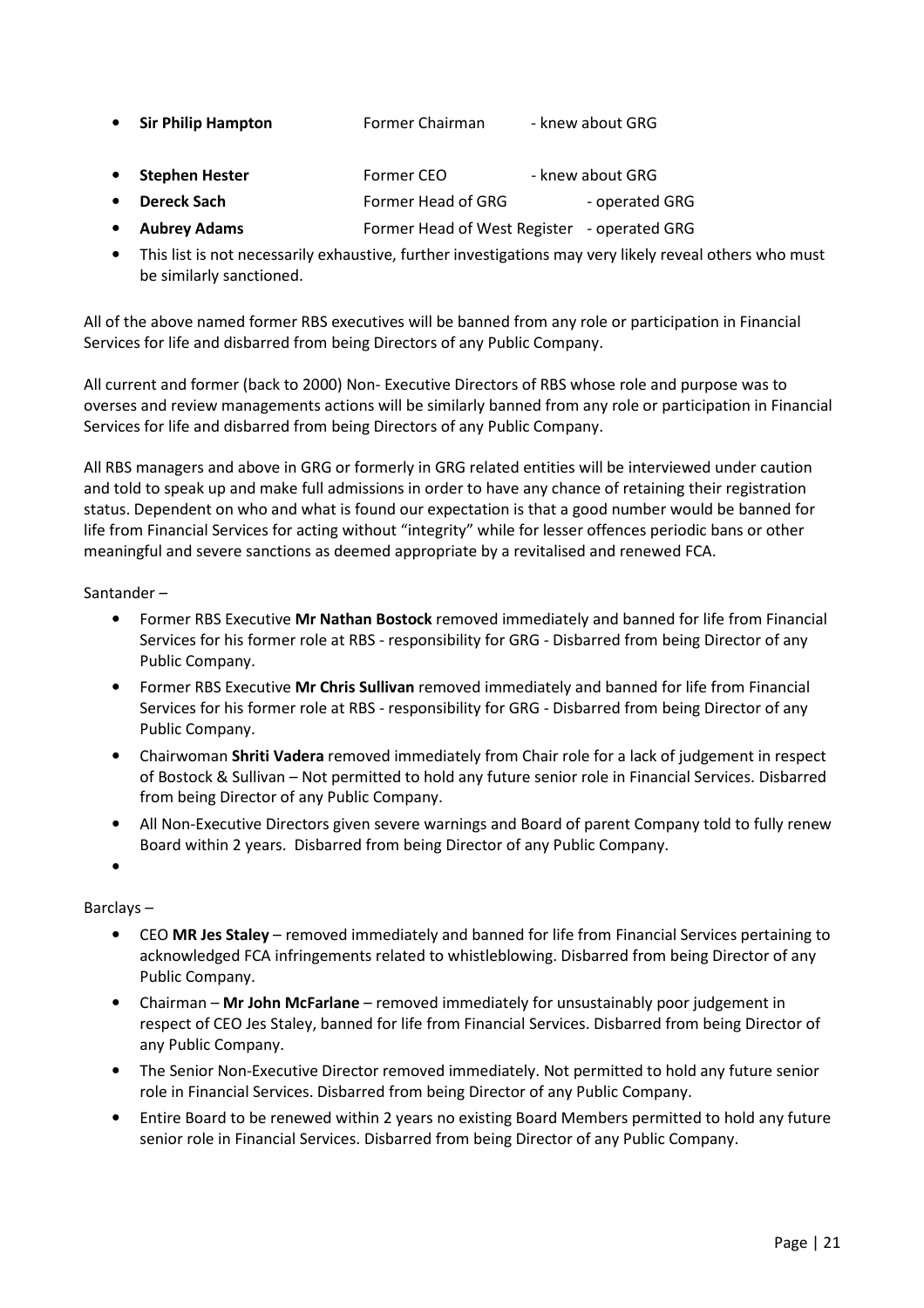Lloyds –

- CEO Mr Horta-Osorio removed immediately banned for life from Financial Services. Disbarred from being Director of any Public Company.
- Lord Blackwell removed immediately banned for life from Financial Services. Disbarred from being Director of any Public Company.
- Within one full year the entire Board of Lloyds renewed starting with the Senior Non-Executive replaced at the upcoming AGM.
- All current and former (back to 2008) Non- Executive Directors of Lloyds whose role and purpose was to oversee and review managements actions will be similarly banned from any role or participation in Financial Services for life and disbarred from being Directors of any Public Company.
- Given the activities of Lloyds it may well be necessary for many other Senior executives to relinquish their posts and be banned from Financial Services either from senior roles or permanently as appropriate on further investigation and similarly potentially disbarred from being Director of any Public Company.

Comparable action will need to be taken with HSBC, Clydsdale, Allied Dunbar and any other Bank that engaged in these reprehensible unethical activities. My knowledge of those directly culpable in these institutions is not solid enough to directly name the names here, but other Campaigners will properly and reasonably fill the voids that I lack discreet knowledge of. These institutions

Regulator The FCA –

- Former Chairman Mr John Griffith-Jones banned for life from Financial Services for deceiving Parliament and the Public. Disbarred from being Director of any Public Company or holding any Govt or related posts.
- Current CEO Mr Andrew Bailey banned for life from Financial Services for deceiving Parliament and the Public. Disbarred from being Director of any Public Company or holding any Govt or related posts.
- Given the activities of The FCA it is almost inconceivable that there aren't a large number of other senior executives who will need to relinquish their posts and be banned from Financial Services either from senior roles or permanently as appropriate on further investigation and similarly potentially disbarred from being a Director of any Public Company or hold any Govt related post.

The Financial Ombudsman Service –

- The CEO Ms Wayman asked / informed to step aside in the best interests of the FOS and of herself.
- The Board of the FOS similarly asked / informed to step aside in the best interests of the FOS and the Public at large (undertaken progressively over a reasonable period of time to permit R&R as set out.

Doubtless all of this personal responsibility, accountability and culpability will appear outrageously radical to the City at large, the specific individuals named, and very possibly to you Prime Minister, Chancellor, and Governor of the Bank of England, however consider it from the perspective of a former SME customer ruined by a Bank. He or She devoted many years of their lives with these exact responsibilities as a normal mundane daily occurrence and never thought to consider them as anything less than an obligation they needed to fulfil. This is not radical, this is normal in the real world where your not isolated from the responsibility of your actions. To be utterly clear I am not anti Banks far from it I am pro them, when well and ethically run with a clear understanding that they have a moral and ethical role in Society as well as a financial one I am completely pro Banks. What I am not pro is amoral, unethical, unprincipled individuals who show no integrity.... and nor should you be..... See them all GONE for GOOD.... (ever and better).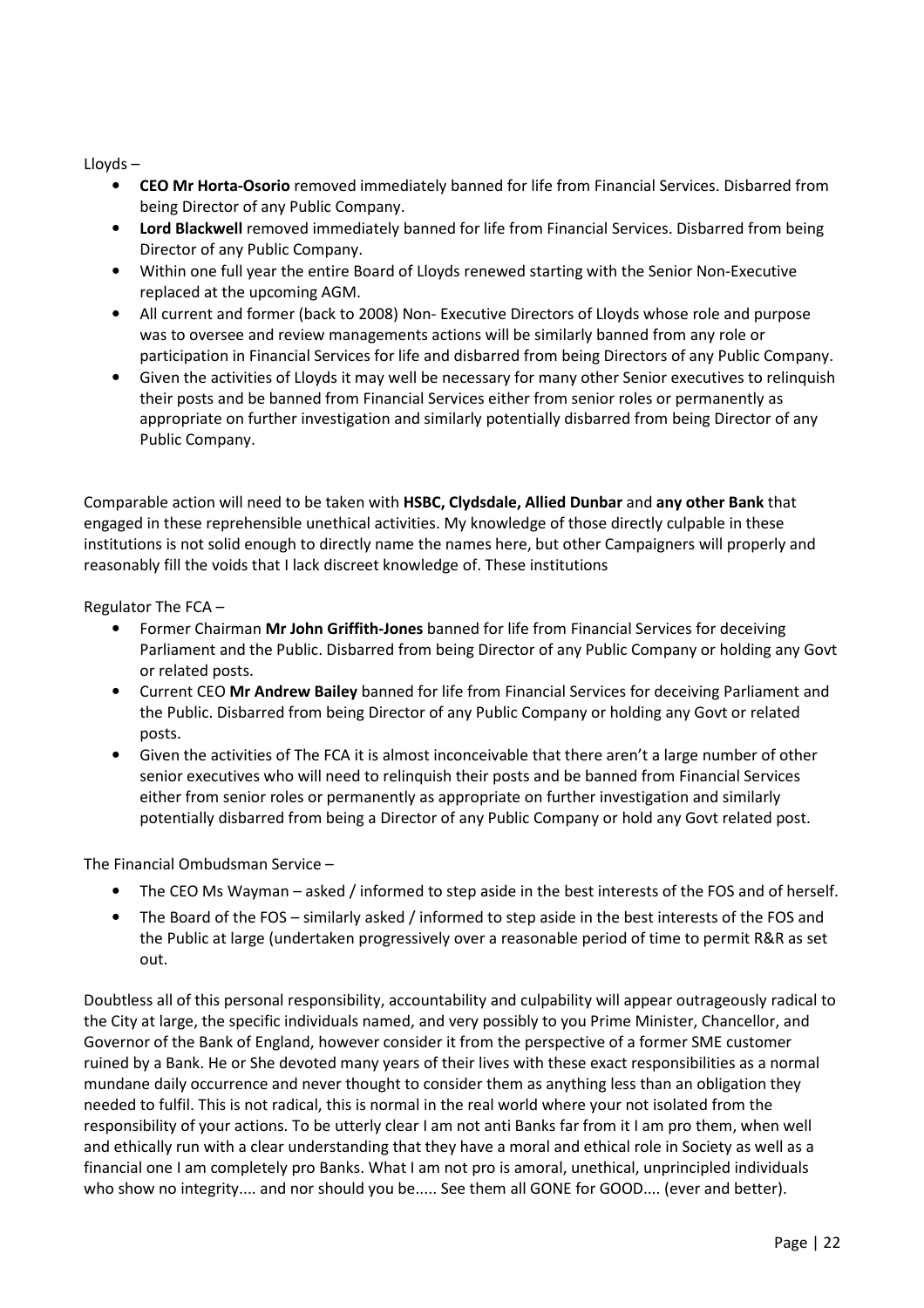#### Prime Minister:

You will doubtless be aware that there is a Backbench debate to be held on Tuesday 17<sup>th</sup> of April at 11:00am into RBS – GRG and related fraud conducted by other Banks.

Before that time it is our absolute and firm expectation that you and others as required will have taken and implemented the decisive steps necessary to remove all of the men and women and conceivably many others besides from their positions of power and influence and thus shown your own "exact integrity." It is similarly our expectation that you will personally have taken such steps as to ensure that Mr Anthony Stansfeld – The Police Commissioner for the Thames Valley will have been called before the Treasury Select Committee in public session prior to that date. I am well aware that Parliament is nominally in recess however on important occasions such as this, exceptions and extraordinary circumstances dictate appropriately necessary actions. I would further note that normal activity, indeed emergency activity continues 24/7 in many parts of the economy and in all our emergency services besides, so this ask is hardly exceptional in reality, and therefore in context completely reasonable.

Prime Minister your party - the Conservative and Unionist Party - has always claimed to be the Party of Business and especially small businesses that represent more than half of the total economy and a similar or greater proportion of employment, in short the beating heart and life blood of our Country.

It is our ABSOLUTE and CLEAR expectation, indeed DEMAND that you and the ENTIRETY of the Front Bench without exception, will attend the debate and speak clearly and decisively in it finally showing the leadership that this most regrettable circumstance has lacked hitherto, and now demands beyond a question of doubt. Anything less, regardless of other circumstances or commitments, will be taken as a clear and unambiguous rejection of your promise in context to govern as spoken in your own words to which we now hold you to account:

"But the mission to make Britain a country that works for everyone means more than fighting these injustices. If you're from an ordinary working class family, life is much harder than many people in Westminster realise. You have a job but you don't always have job security. You have your own home, but you worry about paying a mortgage. You can just about manage but you worry about the cost of living and getting your kids into a good school.

If you're one of those families, if you're just managing, I want to address you directly.

I know you're working around the clock, I know you're doing your best, and I know that sometimes life can be a struggle. The government I lead will be driven not by the interests of the privileged few, but by yours.

We will do everything we can to give you more control over your lives. When we take the big calls, we'll think not of the powerful, but you. When we pass new laws, we'll listen not to the mighty but to you. When it comes to taxes, we'll prioritise not the wealthy, but you. When it comes to opportunity, we won't entrench the advantages of the fortunate few. We will do everything we can to help anybody, whatever your background, to go as far as your talents will take you."

Mrs May, Prime Minister, cometh the hour..... "There is a tide in the affairs of men, Which taken at the flood, leads on to fortune. Omitted, all the voyage of their life is bound in shallows and in miseries. On such a full sea are we now afloat. And we must take the current when it serves, or lose our ventures." -W. Shakespeare.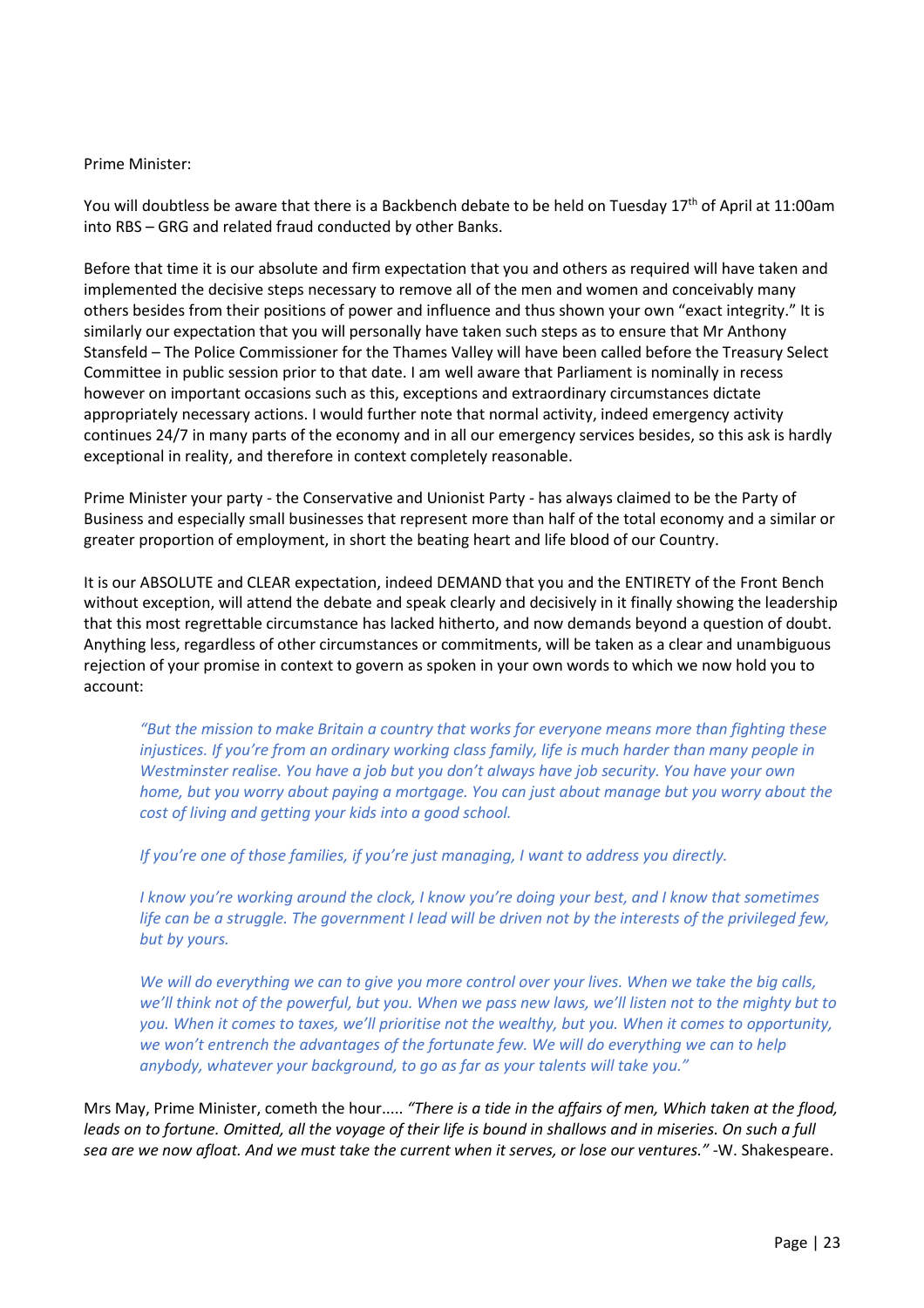Be in no doubt this is you, and your Governments circumstance and hour. We therefore call on you and the Chancellor to make a clear and unequivocal commitment to the following:

- (1) An Independent Enquiry into Every aspect of Banking, Financial Services and related Professions and Services that link to them. The pivotal intent will be to restore ethics and integrity to the City without diminishing its ambitions and inventiveness. It must not be seen as a negative but a necessary renewal and enhancement to ensure its future vibrancy, independence, and vitality, but serving society not denying it. The Enquiry will have every conceivable power to compel testimony, seek evidence, and as necessary levy unlimited fines both corporate and personal and impose short prison sentences as necessary to ensure that its investigations are not frustrated.
- (2) It will consider how the FCA and FOS can be successfully reformed and how regulation can be pursued in future to prevent this circumstance every happening again.
- (3) The inquiry chair people will be appointed independently by Prof Scraton utilising Best Practise and full independence. He will similarly work with the chair people to divide this enormous task up into sub- enquiries so that the core work and report can be achieved in the shortest time period possible, but interim reports within 15months from the start date and a full report within the 2 year anniversary.
- (4) It will be paid for entirely by a levy on the City and all firms and people within it.
- (5) One of the Sub-enquiries will undertake the work to see that all victims of these Bank frauds are fully compensated according to "reasonableness" starting from when they were healthy and working forwards considering all the "events" that were relevant to the Bank and their ultimate situation via an independent scheme underwritten in full by the tax payer, but in time fully refunded by a levy on both the firms of the City, and also the staff of the city, (possibly multi year as required) with a disproportionate percentage being levied on the higher paid. This levy will also include those that formally worked in the city during the period 2005 to the present day but now retired or pursuing other activities. The City pleaded for self-regulation – it must now pay the price for failing to regulate itself.... and once the precedent has been set as now, it will think twice before transgressing again, and indeed should work to ensure that the rogue elements within it are routed out through selfinterest. My letter of the 20<sup>th</sup> March 2018, para's 16 &17 gave the clearest hint to this. This will not be economically detrimental to the nation it will simply fiscally amount to a redistribution and a positive one to the regions, as well as diversifying the wealth away from its current concentrations it will send it back from whence it came.
- (6) The Government and opposition parties will reach the fullest joint undertaking to implement the findings of the Public enquiry promptly and fully.
- (7) The Enquiry will also review all the current insolvency legislation and look to introduce extensive reform that leads to a chapter 11 style scenario for business renewal and restructuring.
- (8) There are many other aspects that the enquiry will rightfully consider and look at that I have left out but which others will make submissions on. I.e. Formal Whistle blower legislation. Etc.
- (9) The Government will publish and implement a whole raft of small business friendly legislation related to mandatory timely payment of invoices according to their terms and numerous other similar detail matters that we will address with the Govt shortly hereafter.
- (10)Finally but not least The Govt will implement new legislation that brings personal ethical responsibility and accountability and culpability into the workplace so that there is a clear incentive to ensure that responsible citizenship lies at the heart of our economic life, in short the renewal and rebirth of that which once stood.